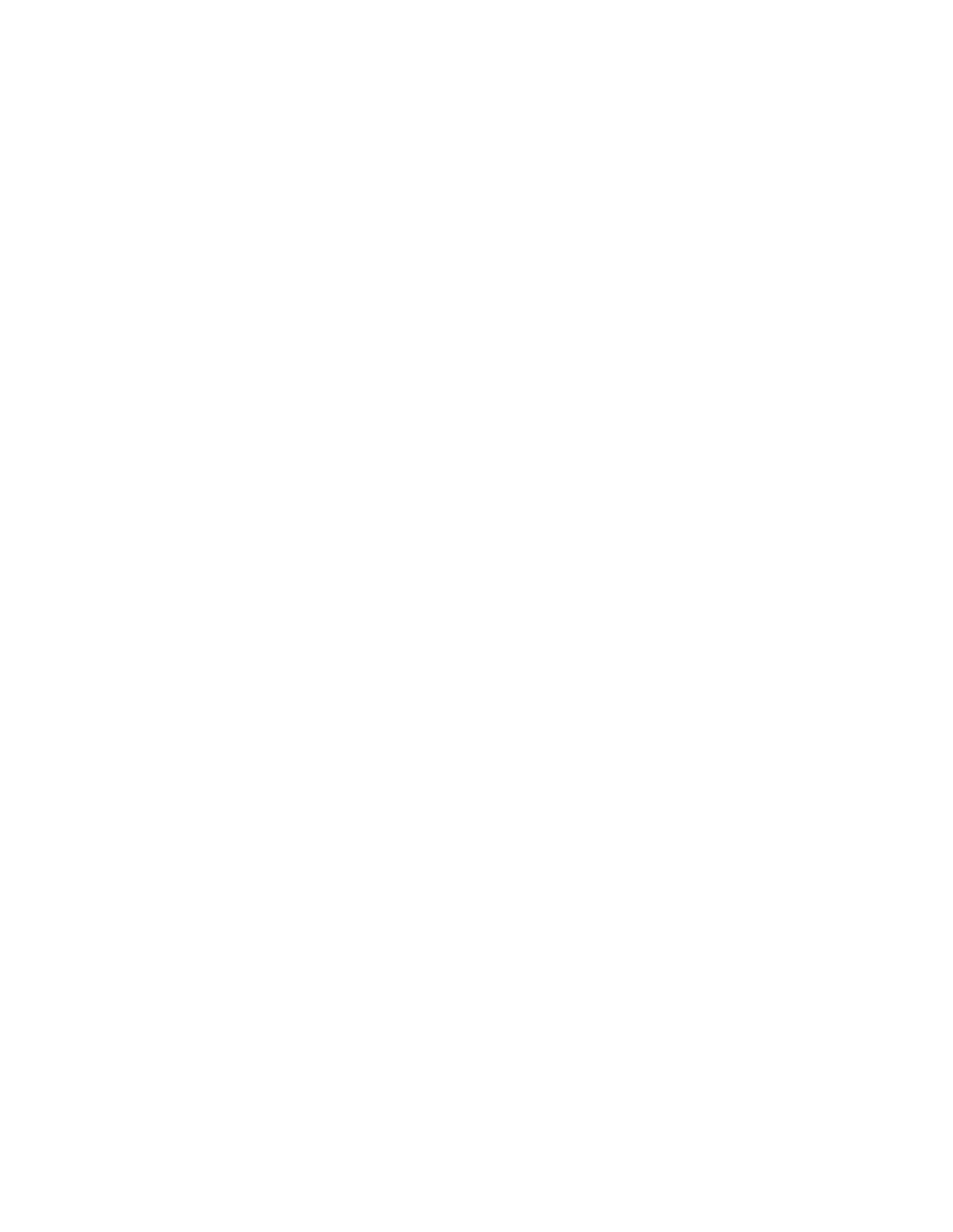### **POLICY STATEMENT**

#### **Objectives/Policy Statement Section 26.1, 26.23**

The Port of Pasco oversees the Tri-Cities Airport and has established a Disadvantaged Business Enterprise (DBE) Program in accordance with regulations of the U.S. Department of Transportation (DOT), 49 CFR Part 26. The Port of Pasco has received Federal financial assistance from the Department of Transportation, and as a condition of receiving this assistance, the Port has signed an assurance that it will comply with 49 CFR Part 26. The website for 49 CFR Part 26 is shown in Attachment 5.

It is the policy of the Port of Pasco to ensure that DBEs as defined in Part 26, have an equal opportunity to receive and participate in DOT-assisted contracts. It is also Port of Pasco policy to engage in the following actions on a continuing basis:

- 1. Ensure nondiscrimination in the award and administration of DOT-assisted contracts;
- 2. Create a level playing field on which DBEs can compete fairly for DOT-assisted contracts;
- 3. Ensure that the DBE Program is narrowly tailored in accordance with applicable law;
- 4. Ensure that only firms that fully meet 49 CFR Part 26 eligibility standards are permitted to participate as DBEs;
- 5. Help remove barriers to the participation of DBEs in DOT-assisted contracts;
- 6. Promote the use of DBEs in all types of federally-assisted contracts and procurement activities:
- 7. Assist the development of firms that can compete successfully in the marketplace outside the DBE Program; and
- 8. Make appropriate use of the flexibility afforded to recipients of Federal financial assistance in establishing and providing opportunities for DBEs.

Tara White has been designated as the DBE Liaison Officer. In that capacity, Ms. White is responsible for implementing all aspects of the DBE program. Implementation of the DBE program is accorded the same priority as compliance with all other legal obligations incurred by the Port in its financial assistance agreements with the Department of Transportation.

The Port of Pasco has disseminated this policy statement to all the components of our organization. This statement has been distributed to DBE and non-DBE business communities that may perform work on Port of Pasco DOT-assisted contracts. The distribution was accomplished through advertising mediums. Additionally, this document is made available to anyone who requests to see it during the normal business hours of the Port of Pasco office.

Donald "Buck" Taft, Airport Director Port of Pasco

 $6114/2022$ 

Page 1 of 17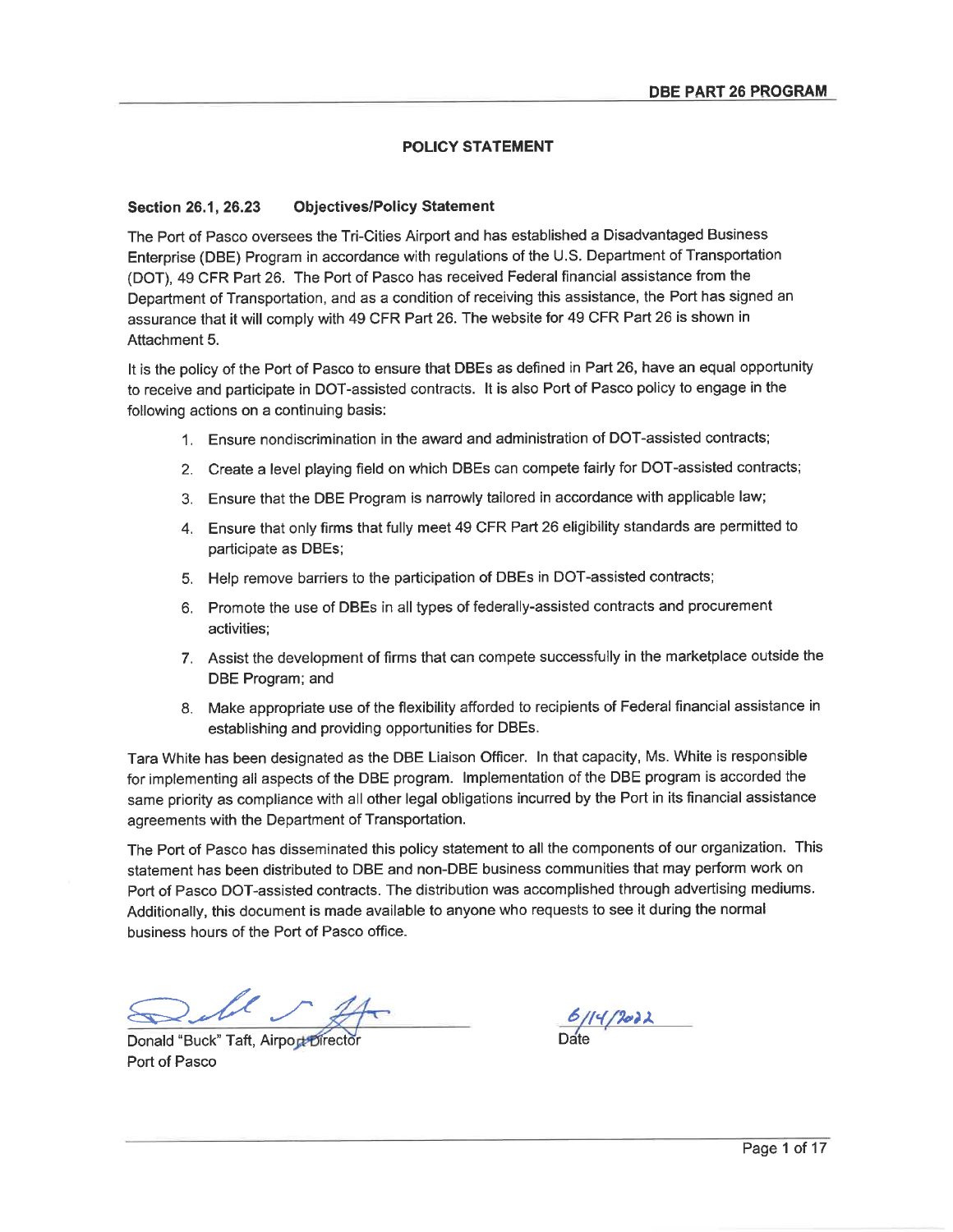### **SUBPART A – GENERAL REQUIREMENTS**

#### **Section 26.1 Objectives**

The objectives are found in the policy statement on the first page of this program.

#### **Section 26.3 Applicability**

The Port of Pasco is the recipient of Federal airport funds authorized by 49 U.S.C. 47101, *et seq.* 

#### **Section 26.5 Definitions**

The Port of Pasco will use terms in this program that have the meaning defined in Part 26, §26.5.

#### **Section 26.7 Non-discrimination Requirements**

The Port of Pasco will never exclude any person from participation in, deny any person the benefits of, or otherwise discriminate against anyone in connection with the award and performance of any contract covered by 49 CFR Part 26 on the basis of race, color, sex, or national origin.

In administering its DBE program, the Port of Pasco will not, directly or through contractual or other arrangements, use criteria or methods of administration that have the effect of defeating or substantially impairing accomplishment of the objectives of the DBE program with respect to individuals of a particular race, color, sex, or national origin.

### **Section 26.11 Record Keeping Requirements**

### Reporting to DOT

The Port of Pasco will provide data about its DBE Program to the Department as directed by DOT operating administrations.

DBE participation will be reported DOT/FAA as follows:

The Port of Pasco will transmit to FAA annually, by or before December 1, the information required for the "Uniform Report of DBE Awards or Commitments and Payments", as described in Appendix B to Part 26. The Port will similarly report the required information about participating DBE firms. All reporting will be done through the DOT/FAA official reporting system, or another format acceptable to DOT/FAA as instructed thereby.

#### Bidders List

The Port of Pasco will create and maintain a bidders list. The purpose of the list is to provide as accurate data as possible about the universe of DBE and non-DBE contractors and subcontractors who seek to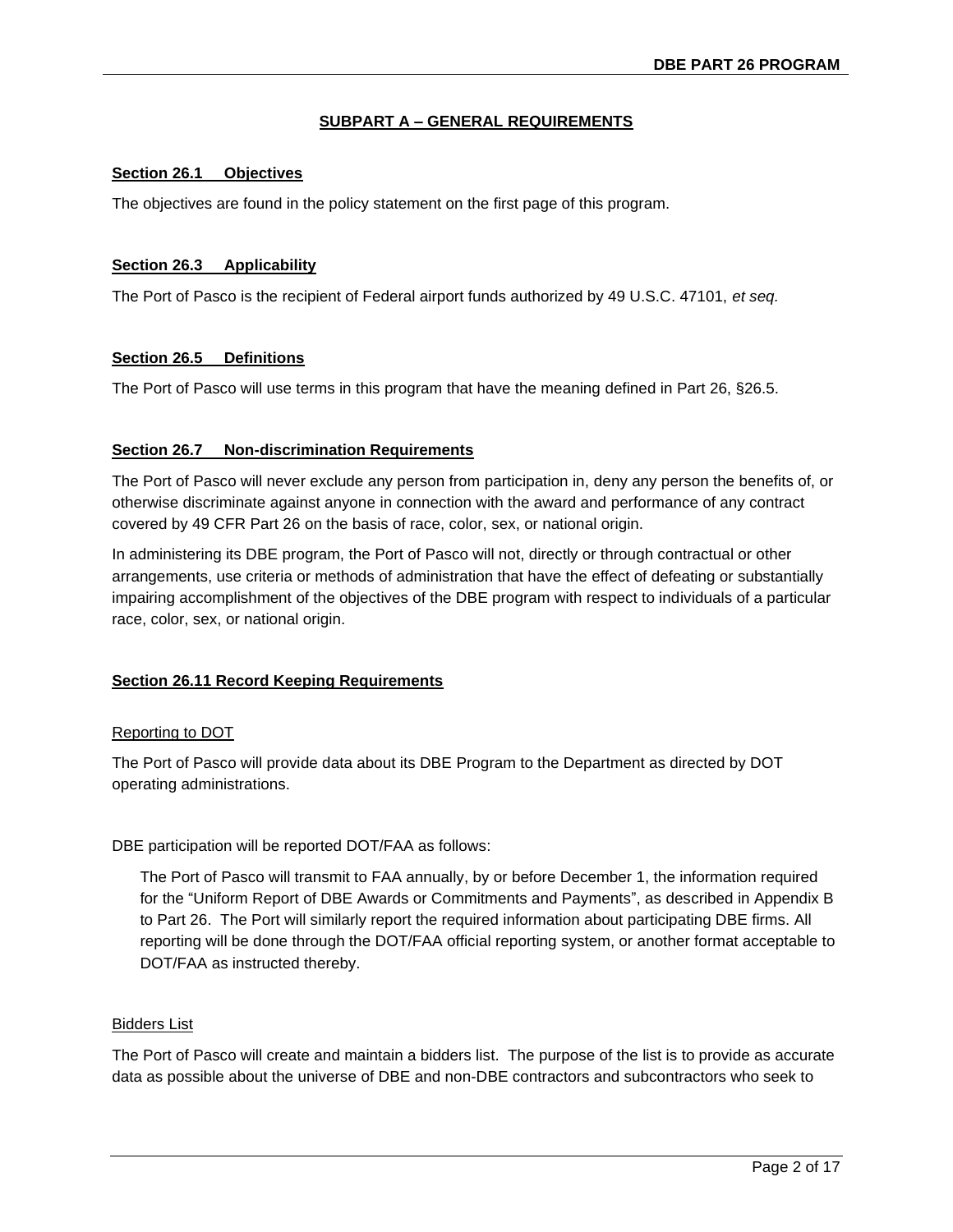work on Port of Pasco DOT-assisted contracts, for use in helping to set overall goals. The bidders list will include the name, address, DBE and non-DBE status, age of firm, and annual gross receipts of firms.

This information will be collected through the Bidders List, included in this document Attachment 6. The Bidders List will be a mandatory addition to all responsive bid packages for federally funded projects received by the Port of Pasco.

### Records retention and reporting:

The Port of Pasco will maintain records documenting a firm's compliance with the requirements of this part. At a minimum, the Port of Pasco will keep a complete application package for each certified firm and all affidavits of no-change, change notices, and on-site reviews. These records will be retained in accordance with all applicable record retention requirements of the Port of Pasco financial assistance agreement. Other certification or compliance related records will be retained for a minimum of three (3) years unless otherwise provided by applicable record retention requirements for the financial assistance agreement, whichever is longer.

The Port of Pasco, as a member of the State of Washington UCP established pursuant to §26.81, will Revision Date: 2020-07-13 5 report to the Department of Transportation's Office of Civil Rights each year the percentage and location in the State of certified DBE firms in the UCP Directory controlled by the following:

- 1) Women;
- 2) Socially and economically disadvantaged individuals (other than women); and
- 3) Individuals who are women and are otherwise socially and economically disadvantaged individuals.

### **Section 26.13 Federal Financial Assistance Agreement**

The Port of Pasco has signed the following assurances, applicable to all DOT-assisted contracts and their administration:

Assurance: Each financial assistance agreement the Port of Pasco signs with a DOT operating administration (or a primary recipient) will include the following assurance:

The Port of Pasco shall not discriminate on the basis of race, color, national origin, or sex in the award and performance of any DOT-assisted contract or in the administration of its DBE program or the requirements of 49 CFR Part 26. The Port of Pasco shall take all necessary and reasonable steps under 49 CFR Part 26 to ensure nondiscrimination in the award and administration of DOT-assisted contracts. The Port of Pasco DBE program, as required by 49 CFR Part 26 and as approved by DOT, is incorporated by reference in this agreement. Implementation of this program is a legal obligation and failure to carry out its terms shall be treated as a violation of this agreement. Upon notification to the Port of Pasco of its failure to carry out its approved program, the Department may impose sanctions as provided for under 49 CFR Part 26 and may, in appropriate cases, refer the matter for enforcement under 18 U.S.C. 1001 and/or the Program Fraud Civil Remedies Act of 1986 (31 U.S.C. 3801 et seq.).

Contract Assurance: The Port of Pasco will ensure that the following clause is included in each DOTfunded contract it signs with a contractor (and each subcontract the prime contractor signs with a subcontractor):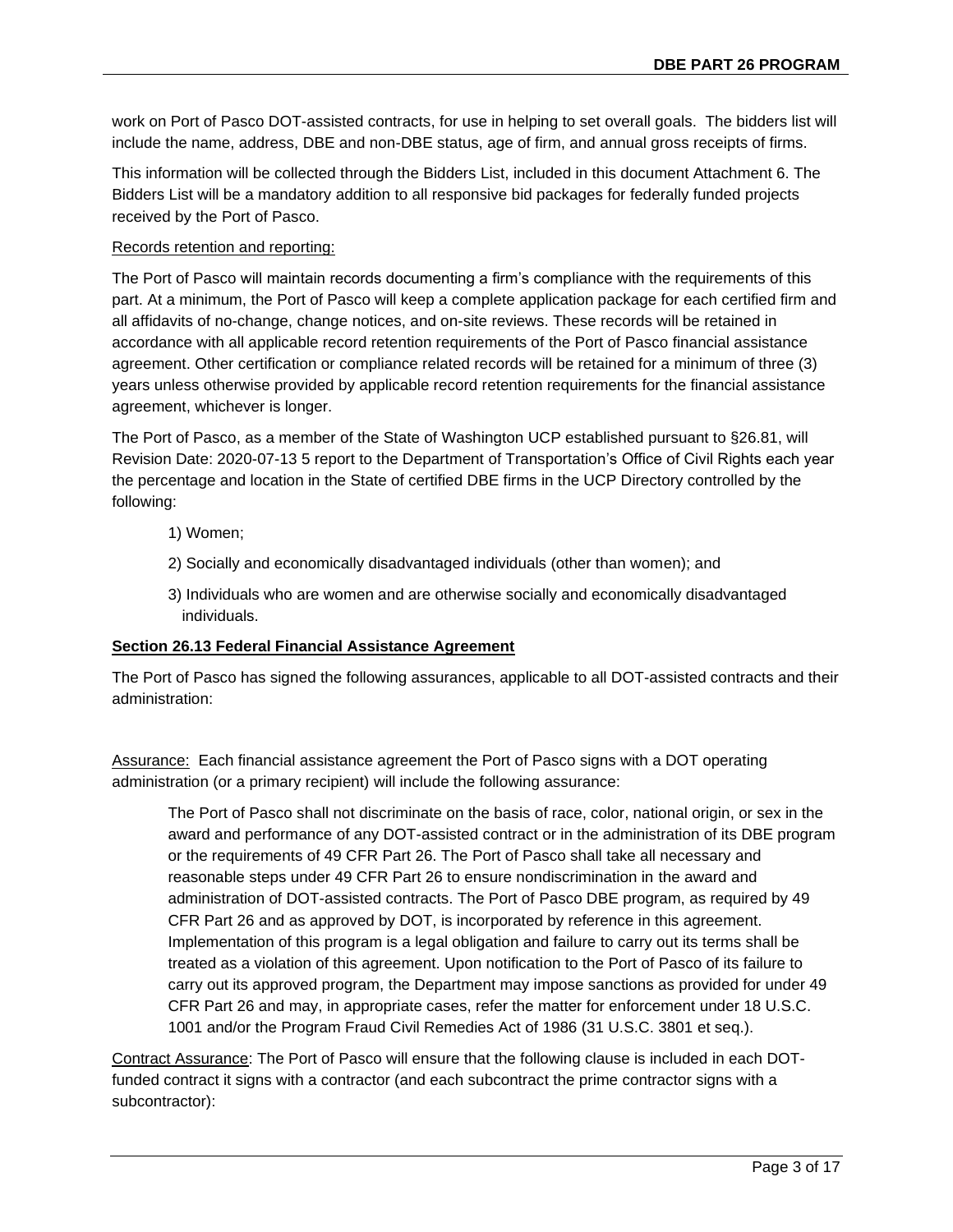The contractor, sub recipient or subcontractor shall not discriminate on the basis of race, color, national origin, or sex in the performance of this contract. The contractor shall carry out applicable requirements of 49 CFR part 26 in the award and administration of DOT-assisted contracts. Failure by the contractor to carry out these requirements is a material breach of this contract, which may result in the termination of this contract or such other remedy as the recipient deems appropriate, which may include, but is not limited to:

- 1. Withholding monthly progress payments;
- 2. Assessing sanctions;
- 3. Liquidated damages; and/or
- 4. Disqualifying the contractor from future bidding as non-responsible.

# **SUBPART B - ADMINISTRATIVE REQUIREMENTS**

### **Section 26.21 DBE Program Updates**

The Port of Pasco is required to have a DBE program meeting the requirements of this part as it will receive grants for airport planning or development and will award prime contracts, cumulative total value of which exceeds \$250,000 in FAA funds in a federal fiscal year. The Port is not eligible to receive DOT financial assistance unless DOT has approved this DBE program and the Port of Pasco is in compliance with it and Part 26. The Port of Pasco will continue to carry out this program until all funds from DOT financial assistance have been expended. The Port of Pasdo does not have to submit regular updates of the DBE program document, as long as it remains in compliance. However, significant changes in the program, including those required by regulatory updates, will be submitted for DOT approval.

# **Section 26.23 Policy Statement**

The Policy Statement is elaborated on the first page of this DBE Program.

# **Section 26.25 DBE Liaison Officer (DBELO)**

The following individual has been designated as the DBE Liaison Officer for the Port of Pasco:

| Tara White                         |
|------------------------------------|
| Business Manager, Port of Pasco    |
| 1110 Osprey Pointe Blvd, Suite 201 |
| Pasco, WA 99301                    |
| 509-547-3378                       |
| taraw@portofpasco.org              |
|                                    |

In that capacity, the DBELO is responsible for implementing all aspects of the DBE program and ensuring that the Port of Pasco complies with all provisions of 49 CFR Part 26. The DBELO has direct, independent access to the Port of Pasco Executive Director concerning DBE program matters. An organization chart displaying the DBELO's position in the organization is found in Attachment 1 to this program.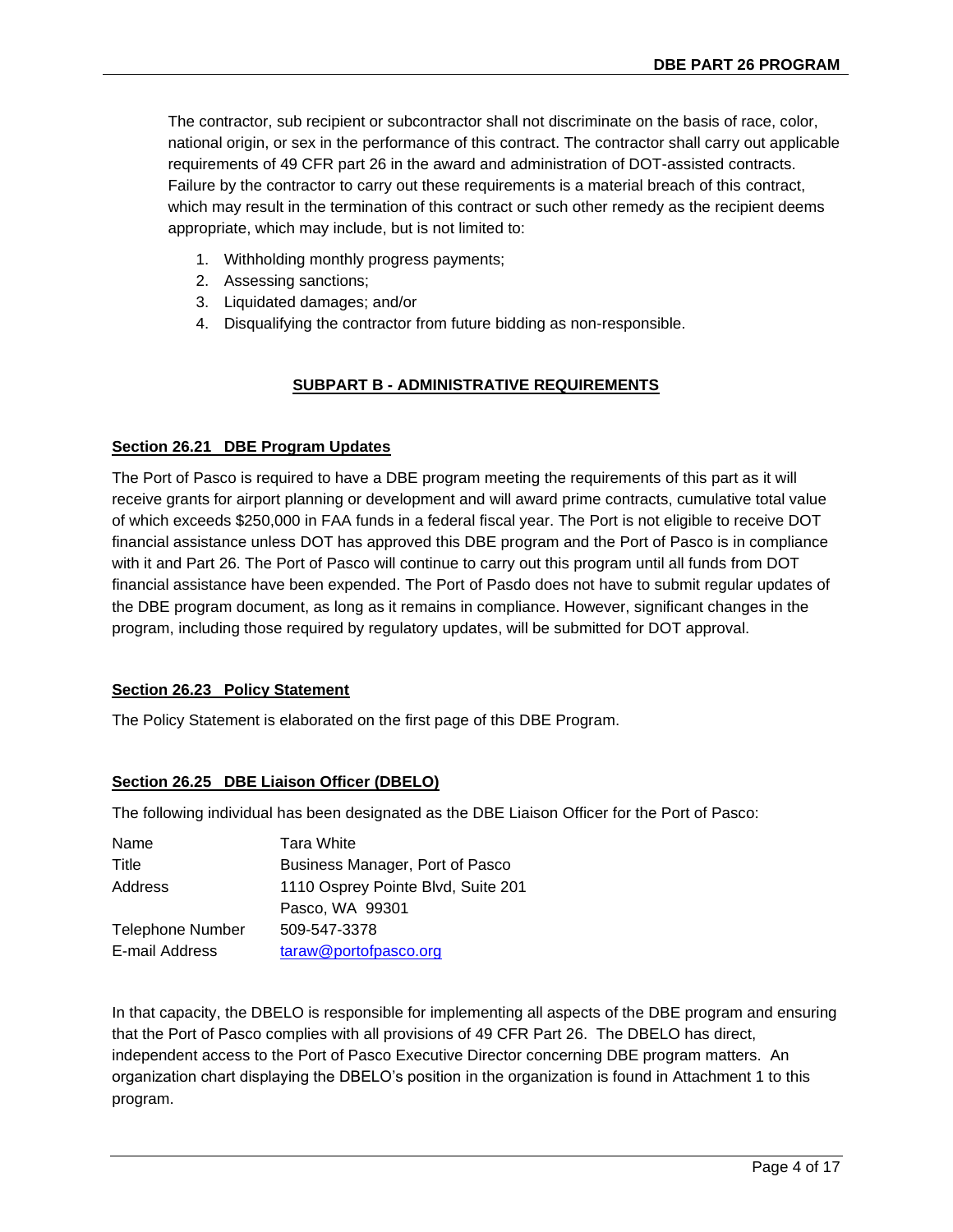The DBELO is responsible for developing, implementing, and monitoring the DBE program, in coordination with other appropriate officials. The DBELO may retain a consultant to assist in the administration of the program. The duties and responsibilities include the following:

- 1. Gathers and reports statistical data and other information as required by DOT.
- 2. Reviews third party contracts and purchase requisitions for compliance with this program.
- 3. Works with all departments to set overall annual goals.
- 4. Ensures that bid notices and requests for proposals are available to DBEs in a timely manner.
- 5. Identifies contracts and procurements so that DBE goals are included in solicitations and monitors results.
- 6. Analyzes Port of Pasco's progress toward attainment and identifies ways to improve progress.
- 7. Participates in pre-bid meetings.
- 8. Advises the Executive Director/governing body on DBE matters and achievement.
- 9. Determine contractor compliance with good faith efforts.

# **Section 26.27 DBE Financial Institutions**

It is the policy of the Port of Pasco to investigate the full extent of services offered by financial institutions owned and controlled by socially and economically disadvantaged individuals in the community, to make reasonable efforts to use these institutions, and to encourage prime contractors on DOT-assisted contracts to make use of these institutions.

To date, no DBE financial institutions have been identified in the market area for the Tri-Cities Airport. The availability of these institutions will be reviewed annually.

# **Section 26.29 Prompt Payment Mechanisms**

The Port of Pasco requires that all subcontractors performing work on DOT-assisted contracts shall be promptly paid for work performed pursuant to their agreements, in accordance with all relevant federal, state, and local law.

In accordance with 49 CFR §26.29, the Port of Pasco established a contract clause implementing this requirement and requires prime contractors to pay subcontractors for satisfactory performance of their contracts no later than 30 days from the prime contractor's receipt of each payment from the Port of Pasco.

The Port of Pasco ensures prompt and full payment of retainage from the prime contractor to the subcontractor within 30 days after the subcontractor's work is satisfactorily completed. Pursuant to §26.29, the Port of Pasco has selected the following method to comply with this requirement:

• Hold retainage from prime contractors and provide for prompt and regular incremental acceptances of portions of the prime contract, pay retainage to prime contractors based on these acceptances, and require a contract clause obligating the prime contractor to pay all retainage owed to the subcontractor for satisfactory completion of the accepted work within 30 days after your payment to the prime contractor.

To implement this measure, the Port of Pasco includes the following clause from FAA Advisory Circular 150/5370-10 in each DOT-assisted prime construction contract: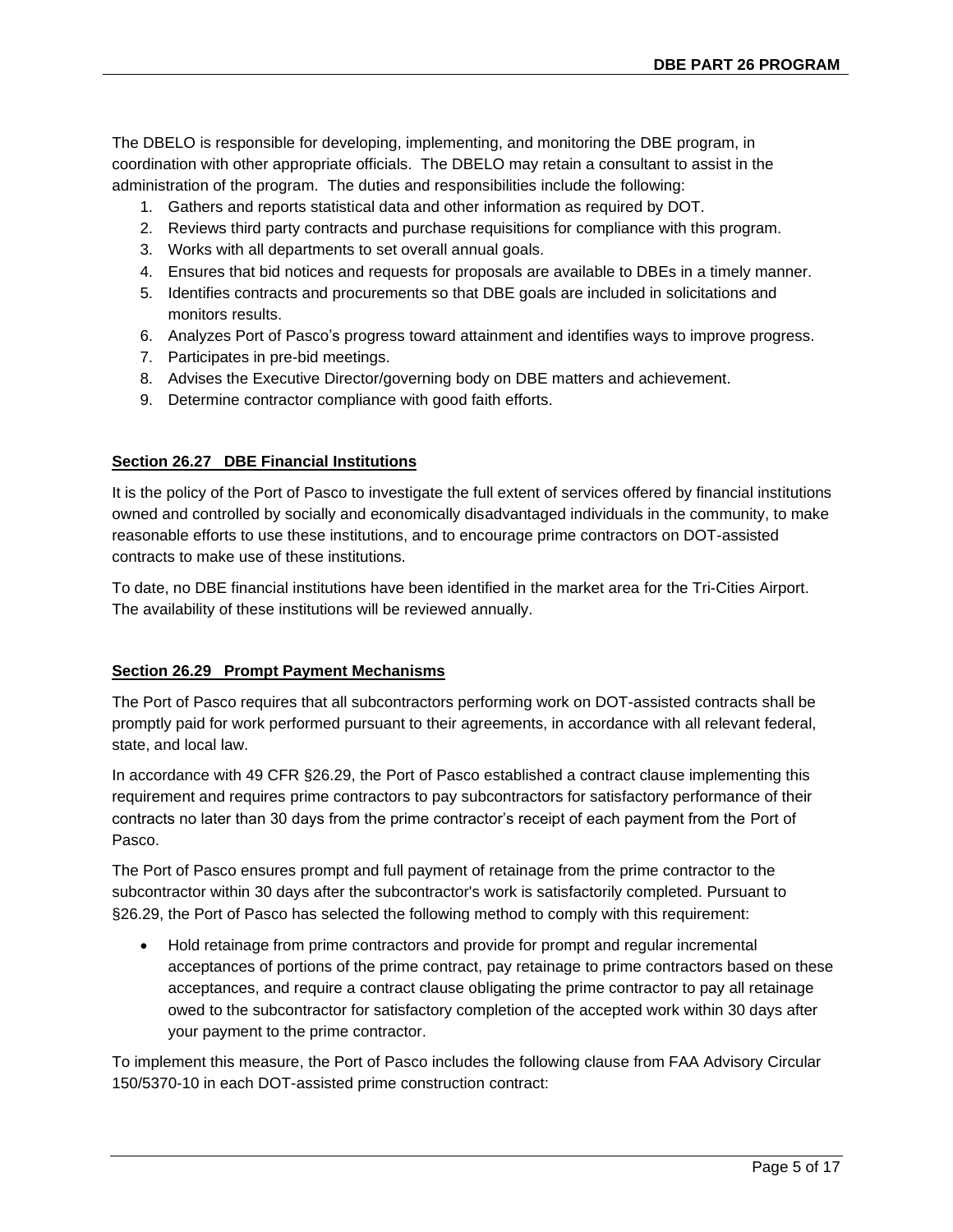**90-06 Partial payments.** Partial payments will be made to the Contractor at least once each month as the work progresses. Said payments will be based upon estimates, prepared by the RPR, of the value of the work performed and materials complete and in place, in accordance with the contract, plans, and specifications. Such partial payments may also include the delivered actual cost of those materials stockpiled and stored in accordance with paragraph 90-07, Payment for Materials on Hand. No partial payment will be made when the amount due to the Contractor since the last estimate amounts to less than five hundred dollarsa. From the total of the amount determined to be payable on a partial payment, 5 percent of such total amount will be deducted and retained by the Owner for protection of the Owner's interests. Unless otherwise instructed by the Owner, the amount retained by the Owner will be in effect until the final payment is made except as follows:

(1) Contractor may request release of retainage on work that has been partially accepted by the Owner in accordance with Section 50-14. Contractor must provide a certified invoice to the RPR that supports the value of retainage held by the Owner for partially accepted work.

(2) In lieu of retainage, the Contractor may exercise at its option the establishment of an escrow account per paragraph 90-08.

b. The Contractor is required to pay all subcontractors for satisfactory performance of their contracts no later than 30 days after the Contractor has received a partial payment. Contractor must provide the Owner evidence of prompt and full payment of retainage held by the prime Contractor to the subcontractor within 30 days after the subcontractor's work is satisfactorily completed. A subcontractor's work is satisfactorily completed when all the tasks called for in the subcontract have been accomplished and documented as required by the Owner. When the Owner has made an incremental acceptance of a portion of a prime contract, the work of a subcontractor covered by that acceptance is deemed to be satisfactorily completed.

c. When at least 95% of the work has been completed to the satisfaction of the RPR, the RPR shall, at the Owner's discretion and with the consent of the surety, prepare estimates of both the contract value and the cost of the remaining work to be done. The Owner may retain an amount not less than twice the contract value or estimated cost, whichever is greater, of the work remaining to be done. The remainder, less all previous payments and deductions, will then be certified for payment to the Contractor.

# **Section 26.31 Directory**

The Port of Pasco is a non-certifying member of the Washington Unified Certification Program (UCP). The UCP maintains a directory identifying all firms eligible to participate as DBEs, which contains all the elements required by §26.31.

### **Section 26.33 Over-Concentration**

The Port of Pasco has not identified that over-concentration exists in the types of work that DBEs perform.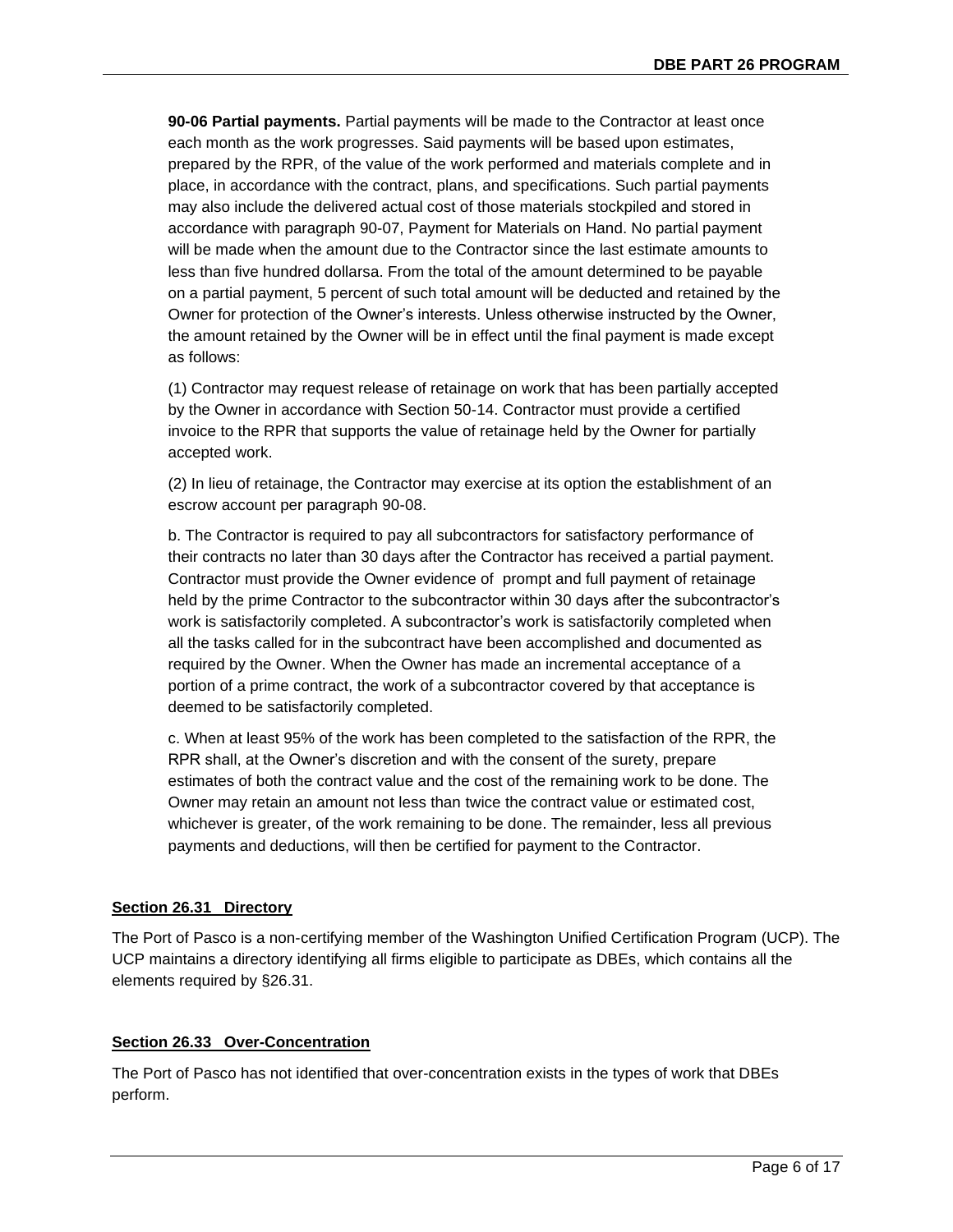### **Section 26.35 Business Development Programs**

The Port of Pasco has not established a business development program.

### **Section 26.37 Monitoring Responsibilities**

The Port of Pasco implements and carries out appropriate mechanisms to ensure compliance with 49 CFR Part 26 program requirements by all program participants, including prompt payment, and describes and set forth these mechanisms in the Port's DBE program.

The Port of Pasco actively monitors participation by maintaining a running tally of actual DBE attainments (e.g., payments actually made to DBE firms), including a means of comparing these attainments to commitments.

### Monitoring Payments to DBEs and Non-DBEs

The Port of Pasco undertakes ongoing monitoring of prime payments to subcontractors over the course of any covered contract. Such monitoring activities will be accomplished through the following methods:

The Port of Pasco will perform interim audits of contract payments to DBEs. The audit will review payments to DBE subcontractors to ensure that the actual amount paid to DBE subcontractors equals or exceeds the dollar amounts stated in the schedule of DBE participation.

The Port of Pasco requires prime contractors to maintain records and documents of payments to subcontractors, including DBE's, for a minimum of three (3) years unless otherwise provided by applicable record retention requires for the Port of Pasco's financial assistance agreement, whichever is longer. These records will be made available for inspection upon request by any authorized representative of the Port of Pasco or DOT. This reporting requirement extends to all subcontractors, both DBE and non-DBE.

The Port of Pasco proactively reviews contract payments to subcontractors including DBEs quarterly to ensure compliance. Payment reviews will evaluate whether the actual amount paid to DBE subcontractors is equivalent to the amounts reported to the Port of Pasco by the prime contractor.

### Prompt Payment Dispute Resolution

The Port of Pasco will take the following steps to resolve disputes as to whether work has been satisfactorily completed for purposes of §26.29.

• The Port will facilitate meetings between the prime and subcontractor and include the resident project representative and/or project manager. These meeting will include authorized representatives for all parties involved.

The Port of Pasco has established, as part of its DBE program, the following mechanism(s) to ensure prompt payment and return of retainage:

- Alternative dispute resolution (ADR)
	- $\circ$  The Port of Pasco requires that the prime contractor submit a detailed alternative dispute resolution plan for approval prior to issuance of notice to proceed.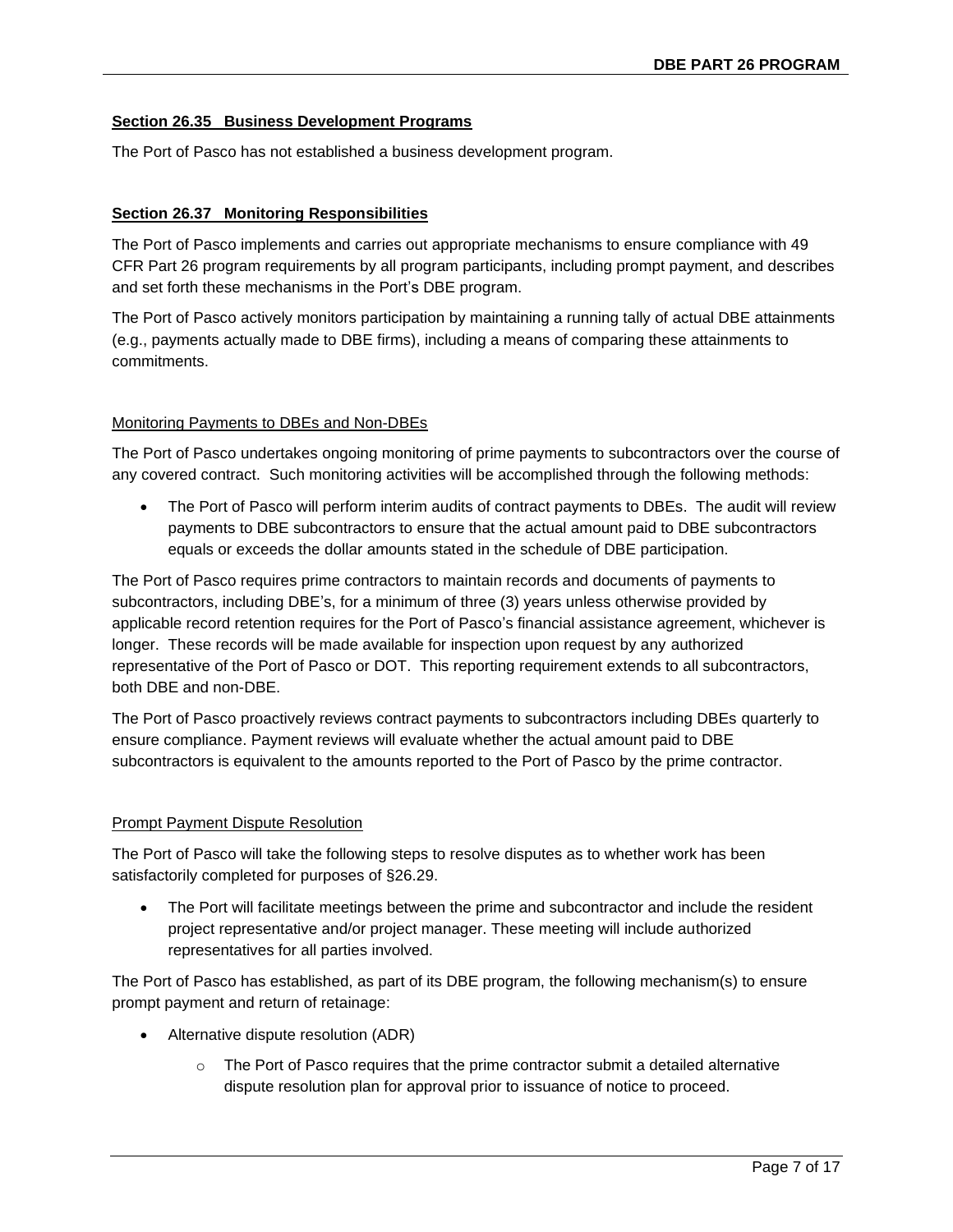# Prompt Payment Complaints

Complaints by subcontractors regarding the prompt payment requirements are handled according to the following procedure.

- In situations where a subcontractor is not comfortable contracting prime directly regarding payment or is unable to resolve payment discrepancies with prime, the subcontractor should initiate the complaint through direct contact with the DBELO.
- The affected subcontractor may contact the responsible contact with the operating administration if filing a prompt payment complaint with the DBELO does not result in effective action by The Port to resolve the disputes.
- Pursuant to Sec. 157 of the FAA Reauthorization Act of 2018, all complaints related to prompt payment will be reported in a format acceptable to the FAA, including the nature and origin of the complaint and its resolution.

### Enforcement Actions for Noncompliance of Participants

The Port of Pasco will provide appropriate means to enforce the requirements of §26.29. These means include:

- Advise subcontractors of the availability of the payment and performance bond to assure payment for labor and materials in the execution of the work provided for in the contract
- Issue a stop-work order until payments are released to subcontractors
- Other penalties for failure to comply, up to and including contract termination

The Port of Pasco will actively implement the enforcement actions detailed above.

### Monitoring Contracts and Work Sites

The Port of Pasco reviews contracting records and engages in active monitoring of work sites to ensure that work committed to DBEs at contract award or subsequently (*e.g.,* as the result of modification to the contract) is actually performed by the DBEs to which the work was committed. Work site monitoring is performed by DBELO. Contracting records are reviewed by DBELO. The Port of Pasco will maintain written certification that contracting records have been reviewed and work sites have been monitored for this purpose.

### **Section 26.39 Fostering small business participation.**

The Port of Pasco has created a Small Business element to structure contracting requirements to facilitate competition by small business concerns, taking all reasonable steps to eliminate obstacles to their participation, including unnecessary and unjustified bundling of contract requirements that may preclude small business participation in procurements as prime contractors or subcontractors.

The Small Business element is incorporated as Attachment 3 to this DBE Program. The program elements will be actively implemented to foster small business participation; Implementation of the small business element is required in order for the Port of Pasco to be considered by DOT as implementing this DBE program in good faith.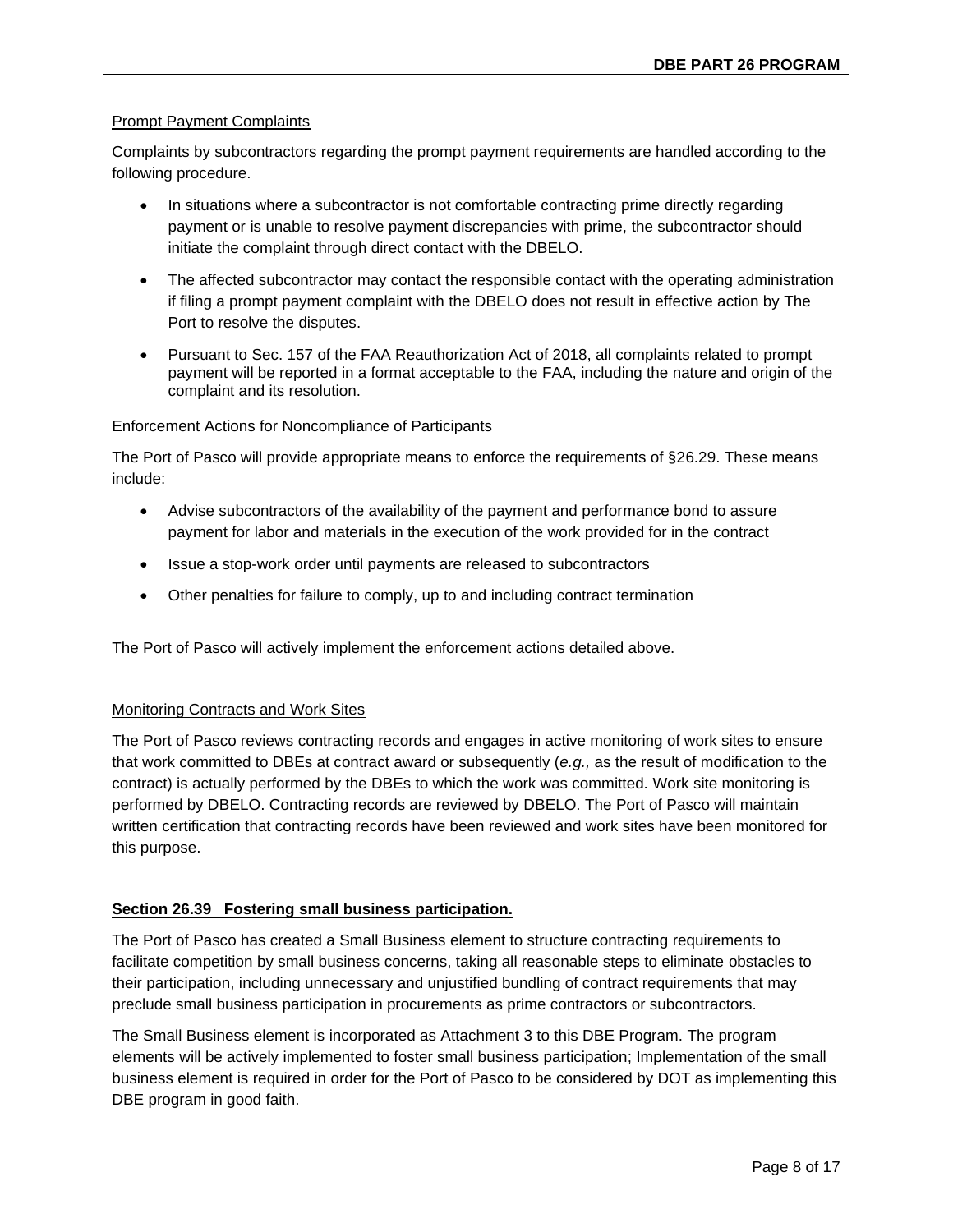# **SUBPART C – GOALS, GOOD FAITH EFFORTS, AND COUNTING**

### **Section 26.43 Set-asides or Quotas**

The Port of Pasco does not use quotas in any way in the administration of this DBE program.

### **Section 26.45 Overall Goals**

The Port of Pasco will establish an overall DBE goal covering a three-year federal fiscal year period if it anticipates awarding DOT- funded prime contracts the cumulative total value of which exceeds \$250,000 in DOT funds during any one or more of the reporting fiscal years within the three-year goal period, excluding land acquisition and equipment projects. In accordance with §26.45(f), the Port of Pasco will submit its Overall Three-year DBE Goal to FAA by August 1st of the year in which the goal is due, as required by the schedule established by and posted to the website of the FAA:

[https://www.faa.gov/about/office\\_org/headquarters\\_offices/acr/bus\\_ent\\_program/media/Schedule\\_of\\_DB](https://www.faa.gov/about/office_org/headquarters_offices/acr/bus_ent_program/media/Schedule_of_DBE_and_ACDBE_Reporting_Requirements_Dec_2017_Issue.pdf) [E\\_and\\_ACDBE\\_Reporting\\_Requirements\\_Dec\\_2017\\_Issue.pdf](https://www.faa.gov/about/office_org/headquarters_offices/acr/bus_ent_program/media/Schedule_of_DBE_and_ACDBE_Reporting_Requirements_Dec_2017_Issue.pdf)

| <b>Airport Type</b> | <b>Region</b> | Date Due<br>(Goal Period)          | <b>Next Goal Due</b><br>(Goal Period) |
|---------------------|---------------|------------------------------------|---------------------------------------|
| Non-Hub Primary     | All Regions   | August 1, 2021<br>(2022/2023/2024) | August 1, 2024<br>(2025/2026/2027)    |

The DBE goals will be established in accordance with the 2-step process as specified in 49 CFR Part 26.45. If the Port of Pasco does not anticipate awarding DOT/FAA funded prime contracts the cumulative total value of which exceeds \$250,000 in DOT funds during any of the years within the three-year reporting period, an overall goal will not be developed. However, this DBE Program will remain in effect and the Port of Pasco will seek to fulfill the objectives outlined in 49 CFR Part 26.1.

Step 1. The first step is to determine a base figure for the relative availability of DBEs in the market area. The Port of Pasco will use the 2019 Washington State Airports Disparity Study as a method to determine our base figure. The Port of Pasco understands that the exclusive use of a list of prequalified contractors or plan holders, or a bidders list that does not comply with the requirements of 49 CFR Part 26.45(c)(2), is not an acceptable alternative means of determining the availability of DBEs.

Step 2. The second step is to adjust, if necessary, the "base figure" percentage from Step 1 so that it reflects as accurately as possible the DBE participation the recipient would expect in the absence of discrimination. Adjustments may be made based on past participation, information from a disparity study (to the extent it is not already accounted for in the base goal), and/or information about barriers to entry to past competitiveness of DBEs on contracts. The Port of Pasco will examine all of the evidence available in its jurisdiction to determine what adjustment, if any, is needed. If the evidence does not suggest an adjustment is necessary, then no adjustment shall be made.

Any methodology selected will be based on demonstrable evidence of local market conditions and be designed to ultimately attain a goal that is rationally related to the relative availability of DBEs in Port of Pasco market.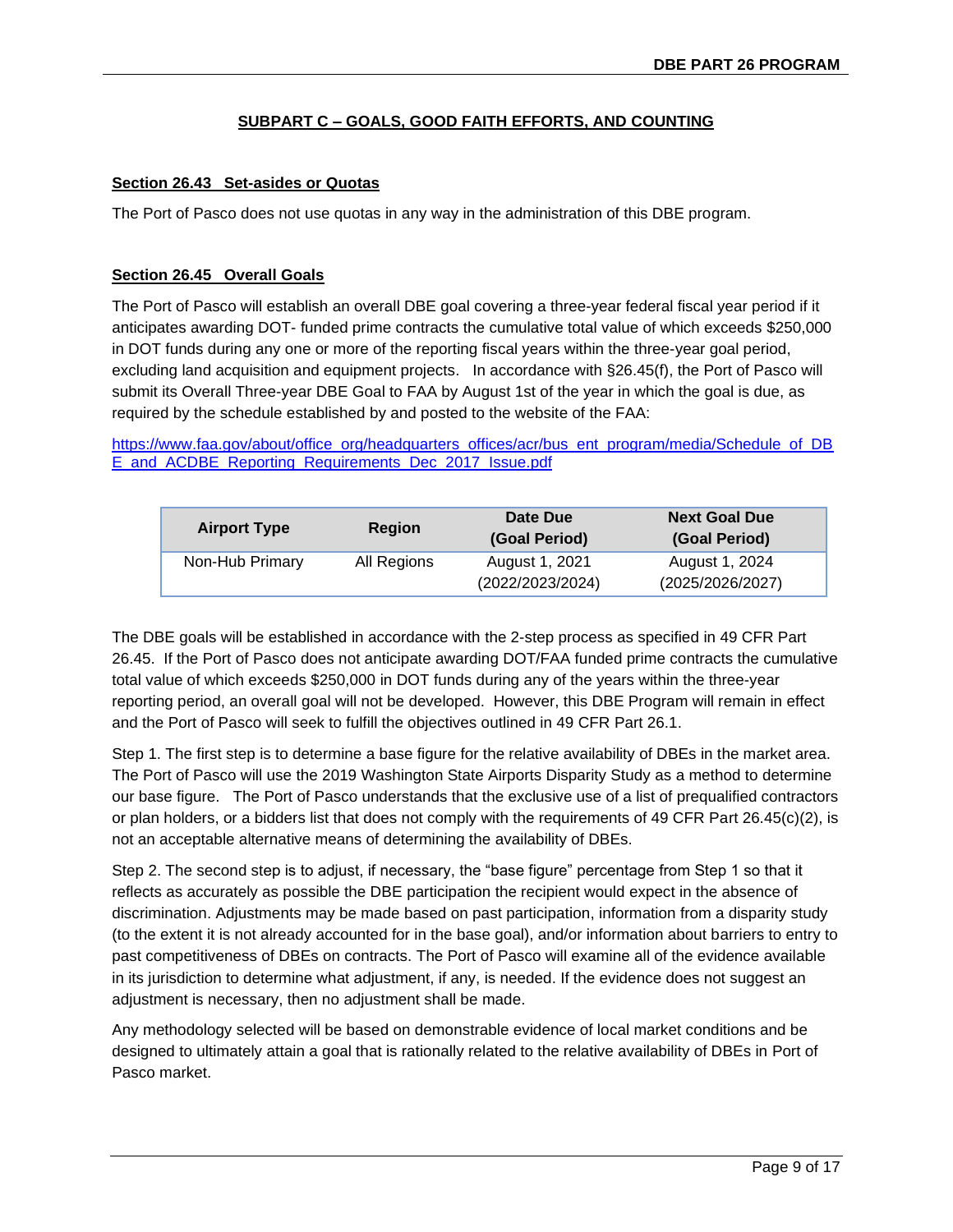In establishing the overall goal, the Port of Pasco will provide for consultation and publication. This includes consultation with minority, women's and general contractor groups, community organizations, and other officials or organizations which could be expected to have information concerning the availability of disadvantaged and non-disadvantaged businesses, the effects of discrimination on opportunities for DBEs, and the Port of Pasco's efforts to establish a level playing field for the participation of DBEs. The consultation will include a scheduled, direct, interactive exchange (e.g., a face-to-face meeting, video conference, teleconference) with as many interested stakeholders as possible focused on obtaining information relevant to the goal setting process, and it will occur before the Port of Pasco is required to submit the goal methodology to the operating administration for review pursuant to §26.45(f). The goal submission will document the consultation process in which the Port of Pasco engaged in. Notwithstanding paragraph (f)(4) of §26.45(f), the proposed goal will not be implemented until this requirement is met.

In addition to the consultation described above, the Port of Pasco will publish a notice announcing the proposed overall goal before submission to the DOT/FAA by August 1st. The notice will be posted on the Tri-Cities Airport official internet web site and may be posted in any other sources (e.g., minorityfocused media, trade association publications). If the proposed goal changes following review by the DOT/FAA, the revised goal will be posted on our official internet web site.

The public will also be informed that the proposed overall goal and its rationale are available for inspection during normal business hours at the principal office of the Port of Pasco and DOT/FAA will accept comments on the goals for 30 days from the date of the notice. Notice of the comment period will include the addresses to which comments may be sent (including offices and websites) where the proposal may be reviewed. **The public comment period will not extend the August 1st deadline.**

The Overall Three-Year DBE Goal submission to DOT/FAA will include a summary of information and comments received, if any, during this public participation process and the Port of Pasco's responses.

The Port will begin using our overall goal on October 1 of the relevant period, unless other instructions from the DOT/FAA have been received.

# Project Goals

If permitted or required by the DOT/FAA Administrator, an overall goal may be expressed as a percentage of funds for a particular grant or project or group of grants and/or projects, including entire projects. Like other overall goals, a project goal may be adjusted to reflect changed circumstances, with the concurrence of the appropriate operating administration. A project goal is an overall goal, and must meet all the substantive and procedural requirements of this section pertaining to overall goals. A project goal covers the entire length of the project to which it applies. The project goal will include a projection of the DBE participation anticipated to be obtained during each fiscal year covered by the project goal. The funds for the project to which the project goal pertains are separated from the base from which the regular overall goal, applicable to contracts not part of the project covered by a project goal, is calculated.

If a goal is established on a project basis, the goal will be used by the time of the first solicitation for a DOT-assisted contract for the project.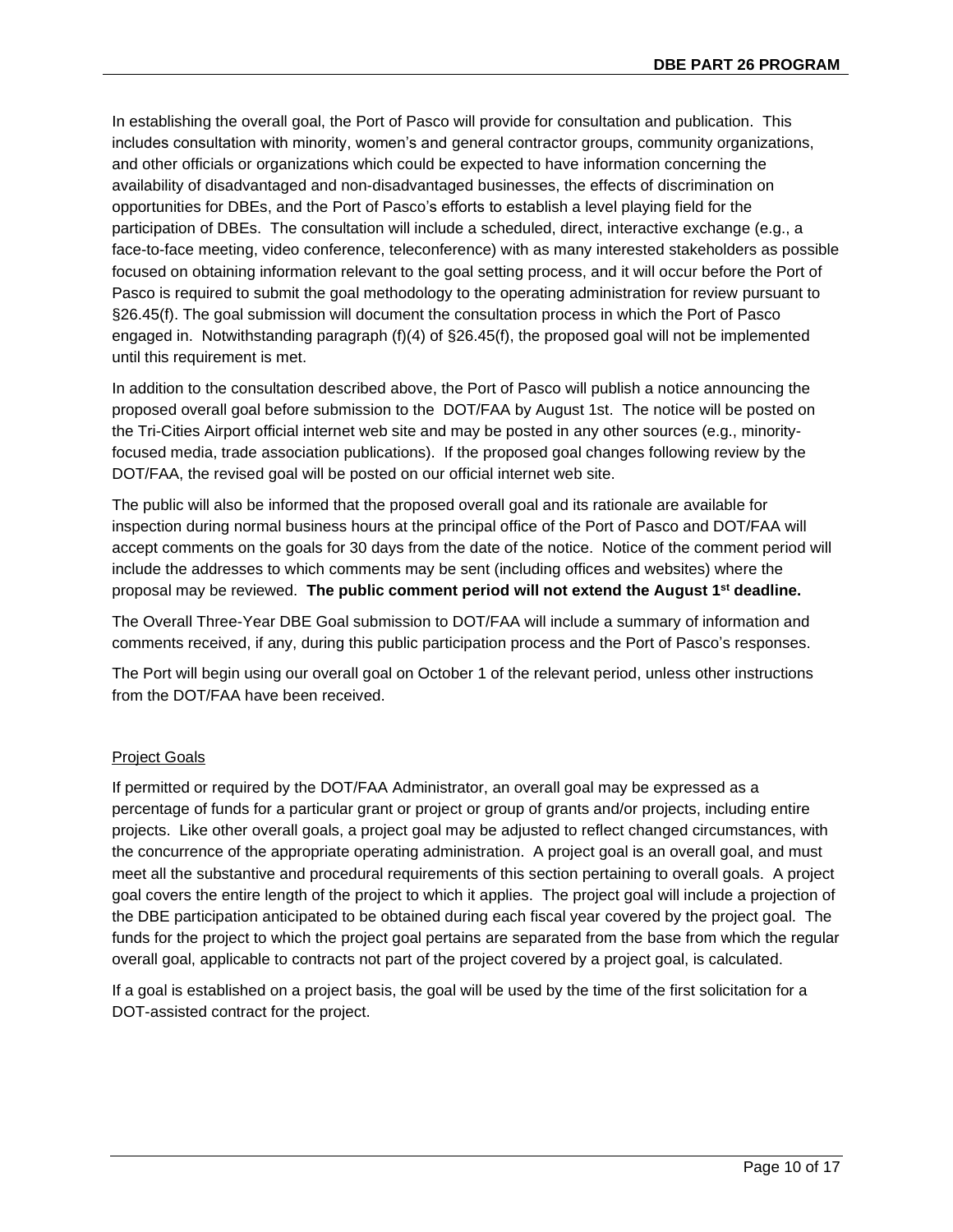# Prior Operating Administration Concurrence

The Port of Pasco understands that prior DOT/FAA concurrence with the overall goal is not required. However, if the DOT/FAA review suggests that the overall goal has not been correctly calculated or that the method employed by the Port of Pasco for calculating goals is inadequate, DOT/FAA may, after consulting with the Port of Pasco, adjust the overall goal or require that the goal be adjusted by the Port of Pasco. The adjusted overall goal is binding. In evaluating the adequacy or soundness of the methodology used to derive the overall goal, the U.S. DOT operating administration will be guided by the goal setting principles and best practices identified by the Department in guidance issued pursuant to §26.9.

A description of the methodology to calculate the overall goal and the goal calculations can be found in Attachment 4 to this program.

# **Section 26.47 Failure to meet overall goals.**

The Port of Pasco cannot be penalized, or treated by the Department as being in noncompliance with Part 26, because DBE participation falls short of an overall goal, unless the Port of Pasco fails to administer its DBE program in good faith.

The Port of Pasco understands that to be considered in compliance with this part, an approved DBE Program and overall DBE goal, if applicable, must be maintained, and this DBE Program must be administered in good faith.

The Port of Pasco understands that if the awards and commitments shown on the Uniform Report of Awards or Commitments and Payments at the end of any fiscal year are less than the overall goal applicable to that fiscal year, the following actions must be taken in order to be regarded by the Department as implementing this DBE Program in good faith:

- (1) Analyse in detail the reasons for the difference between the overall goal and the awards and commitments in that fiscal year;
- (2) Establish specific steps and milestones to correct the problems identified in the analysis to enable the goal for the new fiscal year to be fully met; and
- (3) The Port of Pasco will prepare, within 90 days of the end of the fiscal year, the analysis and corrective actions developed under paragraph (c)(1) and (2) of this section. We will retain copy of analysis and corrective actions in records for a minimum of three years and will make it available to [operating administration] upon request.

# **Section 26.51 Means Recipients Use to Meet Overall Goals**

Breakout of Estimated Race-Neutral & Race-Conscious Participation

The Port of Pasco will meet the maximum feasible portion of its overall goal by using race-neutral means of facilitating race-neutral DBE participation. Race-neutral DBE participation includes any time a DBE wins a prime contract through customary competitive procurement procedures or is awarded a subcontract on a prime contract that does not carry a DBE contract goal.

Race-neutral means include, but are not limited to the following: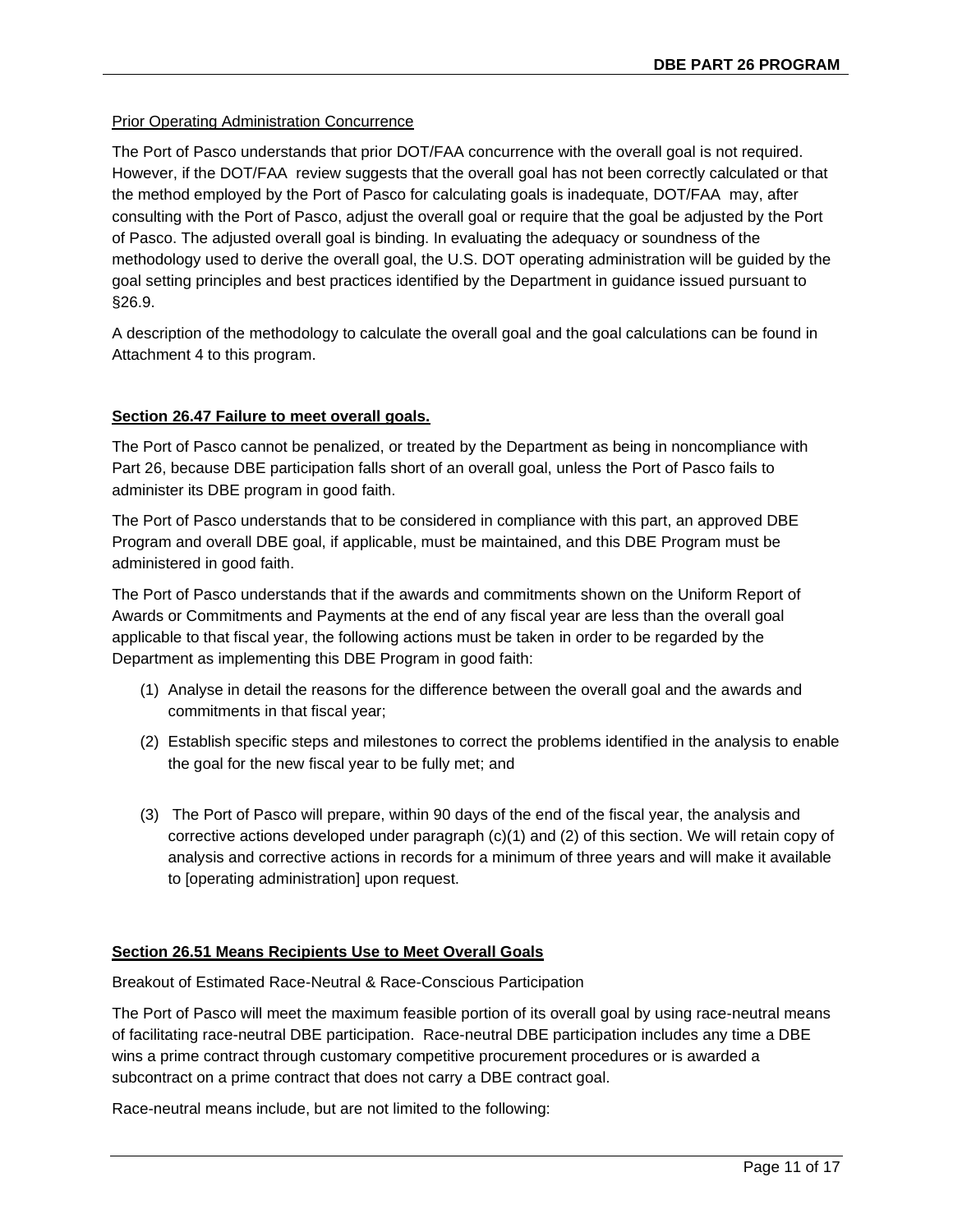(1) Arranging solicitations, times for the presentation of bids, quantities, specifications, and delivery schedules in ways that facilitate participation by DBEs and other small businesses and by making contracts more accessible to small businesses, by means such as those provided under §26.39.

(2) Providing assistance in overcoming limitations such as inability to obtain bonding or financing (e.g., by such means as simplifying the bonding process, reducing bonding requirements, eliminating the impact of surety costs from bids, and providing services to help DBEs, and other small businesses, obtain bonding and financing);

(3) Providing technical assistance and other services;

(4) Carrying out information and communications programs on contracting procedures and specific contract opportunities (e.g., ensuring the inclusion of DBEs, and other small businesses, on recipient mailing lists for bidders; ensuring the dissemination to bidders on prime contracts of lists of potential subcontractors; provision of information in languages other than English, where appropriate);

(5) Implementing a supportive services program to develop and improve immediate and long-term business management, record keeping, and financial and accounting capability for DBEs and other small businesses;

(6) Providing services to help DBEs, and other small businesses, improve long-term development, increase opportunities to participate in a variety of kinds of work, handle increasingly significant projects, and achieve eventual self-sufficiency;

(7) Establishing a program to assist new, start-up firms, particularly in fields in which DBE participation has historically been low;

(8) Ensuring distribution of your DBE directory, through print and electronic means, to the widest feasible universe of potential prime contractors; and

(9) Assisting DBEs, and other small businesses, to develop their capability to utilize emerging technology and conduct business through electronic media.

The breakout of estimated race-neutral and race-conscious participation can be found in Attachment 4 to this program.

The Port of Pasco will arrange solicitations, times for the presentation of bids, quantities, specifications, and delivery schedules in ways that facilitate participation by DBEs and other small businesses and by making contracts more accessible to small businesses, by means such as those provided under §26.39.

# **Contract Goals**

If the approved projection under paragraph (c) of §26.51 estimates that the entire overall goal for a given year can be met through race-neutral means, contract goals will not be set during that year, unless the use of contract goals becomes necessary in order meet the overall goal.

Contract goals will be established only on those DOT-assisted contracts that have subcontracting possibilities. A contract goal need not be established on every such contract, and the size of contract goals will be adapted to the circumstances of each such contract (e.g., type and location of work, availability of DBEs to perform the particular type of work).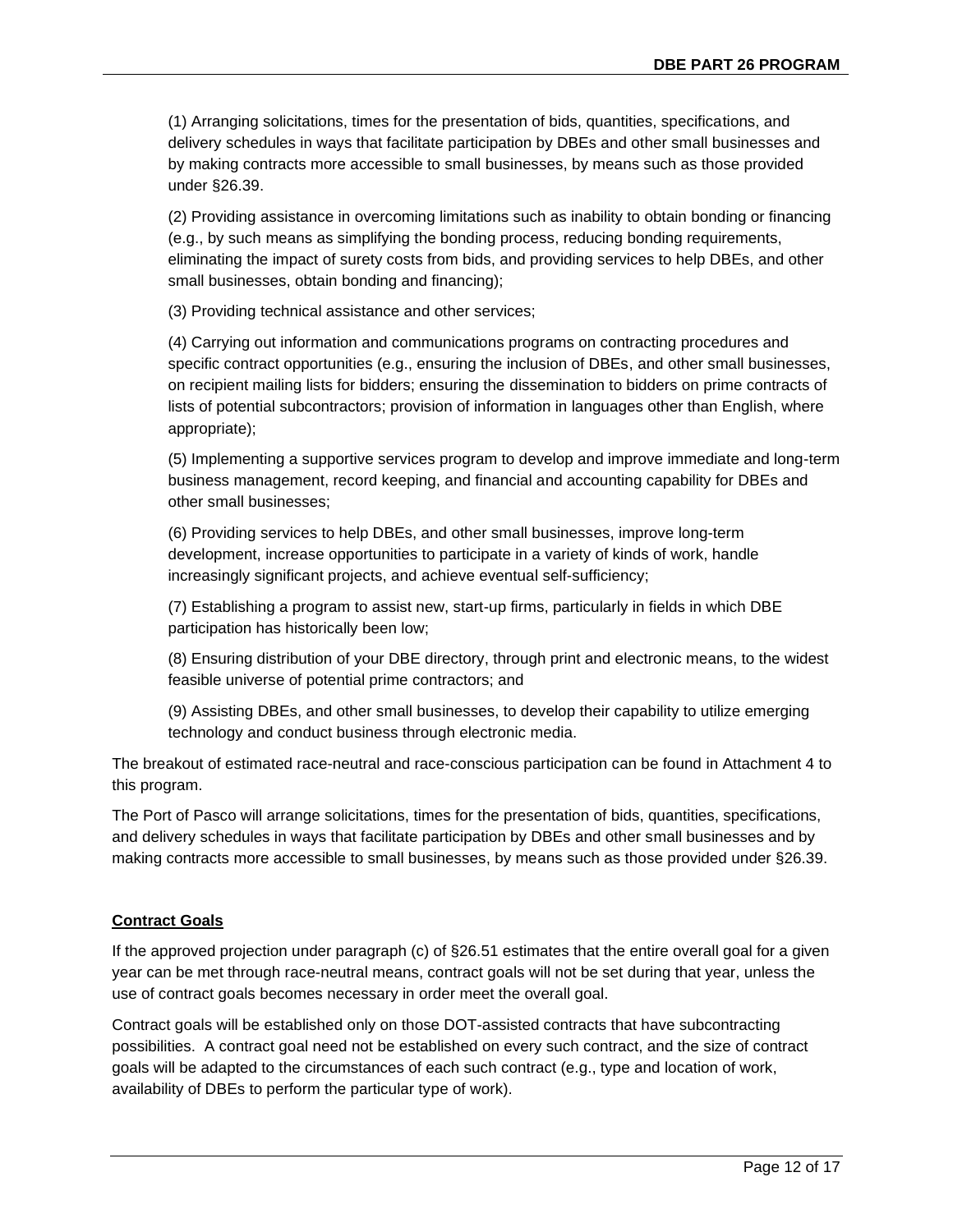Contract goals will be expressed as a percentage of the total amount of a DOT-assisted contract.

#### **Section 26.53 Good Faith Efforts Procedures in Situations where there are Contract Goals**

#### Demonstration of good faith efforts (pre-award)

In cases where a contract goal has been established, the contract in question will only be awarded to a bidder/offeror that has made good faith efforts to meet the contract goal. The bidder/offeror can demonstrate that it has made good faith efforts by either meeting the contract goal or documenting that it has made adequate good faith efforts to do so. Examples of good faith efforts are found in Appendix A to Part 26.

The DBELO is responsible for determining whether a bidder/offeror who has not met the contract goal has documented sufficient good faith efforts to be regarded as responsive.

The Port of Pasco will ensure that all information is complete and accurate and adequately documents the bidder/offeror's good faith efforts before committing to the performance of the contract by the bidder/offeror.

In all solicitations for DOT-assisted contracts for which a contract goal has been established, the following information will be required of every bidder/offeror:

- (1) Award of the contract will be conditioned on meeting the requirements of this section;
- (2) All bidders or offerors will be required to submit the following information to the recipient, at the time provided in paragraph (b)(3) of this section:
	- (i) The names and addresses of DBE firms that will participate in the contract;

(ii) A description of the work that each DBE will perform. To count toward meeting a goal, each DBE firm must be certified in a NAICS code applicable to the kind of work the firm would perform on the contract;

(iii) The dollar amount of the participation of each DBE firm participating;

(iv) Written documentation of the bidder/offeror's commitment to use a DBE subcontractor whose participation it submits to meet a contract goal; and

(v) Written confirmation from each listed DBE firm that it is participating in the contract in the kind and amount of work provided in the prime contractor's commitment.

(vi) If the contract goal is not met, evidence of good faith efforts (see Appendix A of this part). The documentation of good faith efforts must include copies of each DBE and non-DBE subcontractor quote submitted to the bidder when a non-DBE subcontractor was selected over a DBE for work on the contract; and

- (3) The bidder/offeror will be required to present the information stipulated in paragraph (2) of this section
- (4) Under sealed bid procedures, as a matter of responsiveness, or with initial proposals, under contract negotiation procedures.

Provided that, in a negotiated procurement, including a design-build procurement, the bidder/offeror may make a contractually binding commitment to meet the goal at the time of bid submission or the presentation of initial proposals but provide the information required by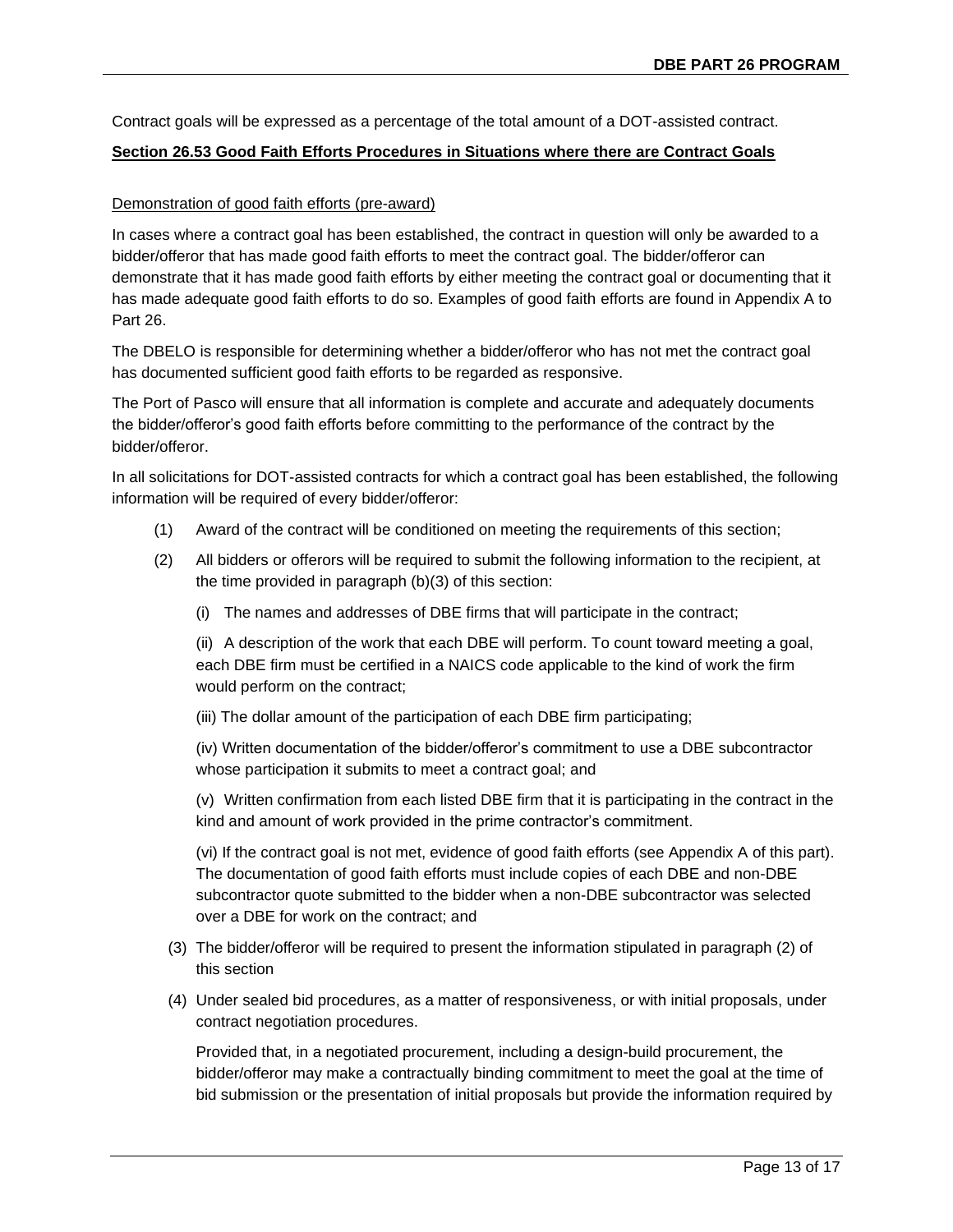paragraph (2) of this section before the final selection for the contract is made by the recipient.

#### Administrative reconsideration

Within 5 business days of being informed by Port of Pasco that it is not responsive because it has not documented sufficient good faith efforts, a bidder/offeror may request administrative reconsideration. Bidder/offerors should make this request in writing to the following reconsideration official:

#### **Reconsideration Official**

The Port of Pasco has designated the following individual as our Reconsideration Official:

| Name                    | Donna Watts                         |
|-------------------------|-------------------------------------|
| Title                   | Director of Finance / Auditor       |
| Address                 | 1110 Osprey Pointe Blvd., Suite 201 |
|                         | Pasco, WA 99301                     |
| <b>Telephone Number</b> | 509-537-0523                        |

The reconsideration official will not have played any role in the original determination that the bidder/offeror did not document sufficient good faith efforts.

As part of this reconsideration, the bidder/offeror will have the opportunity to provide written documentation or argument concerning the issue of whether it met the goal or made adequate good faith efforts to do so. The bidder/offeror will have the opportunity to meet in person with our reconsideration official to discuss the issue of whether it met the goal or made adequate good faith efforts to do. The bidder/offeror will be sent a written decision on reconsideration, explaining the basis for finding that the bidder did or did not meet the goal or make adequate good faith efforts to do so. The result of the reconsideration process is not administratively appealable to the Department of Transportation.

### Good Faith Efforts procedural requirements (post-solicitation)

The awarded contractor will be requried to make available upon request a copy of all DBE subcontracts. The contractor shall ensure that all subcontracts or an agreement with DBEs to supply labor or materials include all required contract provisions and mandate that the subcontractor and all lower tier subcontractors perform in accordance with the provisions of Part 26.

Prime contractors will be prohibited from terminating a DBE subcontractor listed in response to a covered solicitation (or an approved substitute DBE firm) without our prior written consent of the Port of Pasco. This includes, but not limited to, instances in which a prime contractor seeks to perform work originally designated for a DBE subcontractor with its own forces or those of an affiliate, a non-DBE firm, or with another DBE firm.

Such written consent will be provided only if the Port of Pasco agrees, for reasons stated in the concurrence document, that the prime contractor has good cause to terminate the DBE firm. For purposes of this paragraph, good cause includes the following circumstances:

- (1) The listed DBE subcontractor fails or refuses to execute a written contract;
- (2) The listed DBE subcontractor fails or refuses to perform the work of its subcontract in a way consistent with normal industry standards. Provided however, that good cause does not exist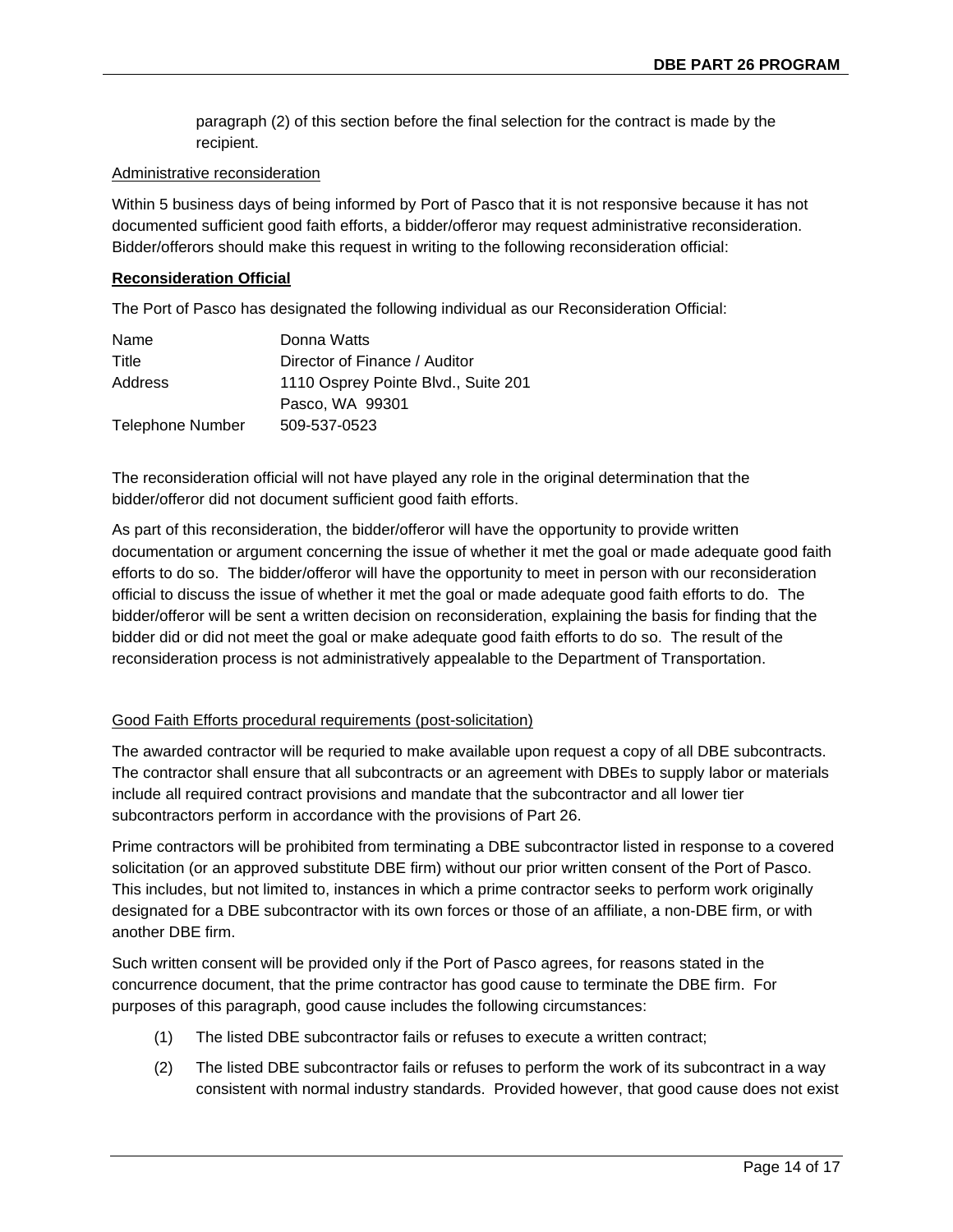if the failure or refusal of the DBE subcontractor to perform its work on the subcontract results from the bad faith or discriminatory action of the prime contractor;

- (3) The listed DBE subcontractor fails or refuses to meet the prime contractor's reasonable, nondiscriminatory bond requirements;
- (4) The listed DBE subcontractor becomes bankrupt, insolvent, or exhibits credit unworthiness;
- (5) The listed DBE subcontractor is ineligible to work on public works projects because of suspension and debarment proceedings pursuant to 2 CFR Parts 180, 215 and 1,200 or applicable state law;
- (6) The Port of Pasco determined that the listed DBE subcontractor is not a responsible contractor;
- (7) The listed DBE subcontractor voluntarily withdraws from the project and provides to us written notice of its withdrawal;
- (8) The listed DBE is ineligible to receive DBE credit for the type of work required;
- (9) A DBE owner dies or becomes disabled with the result that the listed DBE contractor is unable to complete its work on the contract;
- (10) Other documented good cause that the Port of Pasco has determined compels the termination of the DBE subcontractor. Provided, that good cause does not exist if the prime contractor seeks to terminate a DBE it relied upon to obtain the contract so that the prime contractor can self-perform the work for which the DBE contractor was engaged or so that the prime contractor can substitute another DBE or non-DBE contractor after contract award.

Before transmitting to the Port of Pasco a request to terminate and/or substitute a DBE subcontractor, the prime contractor must give notice in writing to the DBE subcontractor, with a copy to the Port, of its intent to request to terminate and/or substitute, and the reason for the request.

The prime contractor must give the DBE five days to respond to the prime contractor's notice and advise the Port of Pasco and the prime contractor of the reasons, if any, why the DBE objects to the proposed termination of its subcontract and why the prime contractor's action should not be approved. If required in a particular case as a matter of public necessity (*e.g.,* safety), a response period shorter than five days may be provided.

In addition to post-award terminations, the provisions of this section apply to pre-award deletions of or substitutions for DBE firms put forward by offerors in negotiated procurements.

Each prime contract will include a provision stating:

The contractor shall utilize the specific DBEs listed in the contractor's bid response to perform the work and supply the materials for which each is listed unless the contractor obtains prior written consent of the Port of Pasco as provided in 49 CFR Part 26, §26.53(f). Unless such consent is provided, the contractor shall not be entitled to any payment for work or material unless it is performed or supplied by the listed DBE.

The Port of Pasco will require a contractor to make good faith efforts to replace a DBE that is terminated or has otherwise failed to complete its work on a contract with another certified DBE. These good faith efforts shall be directed at finding another DBE to perform at least the same amount of work under the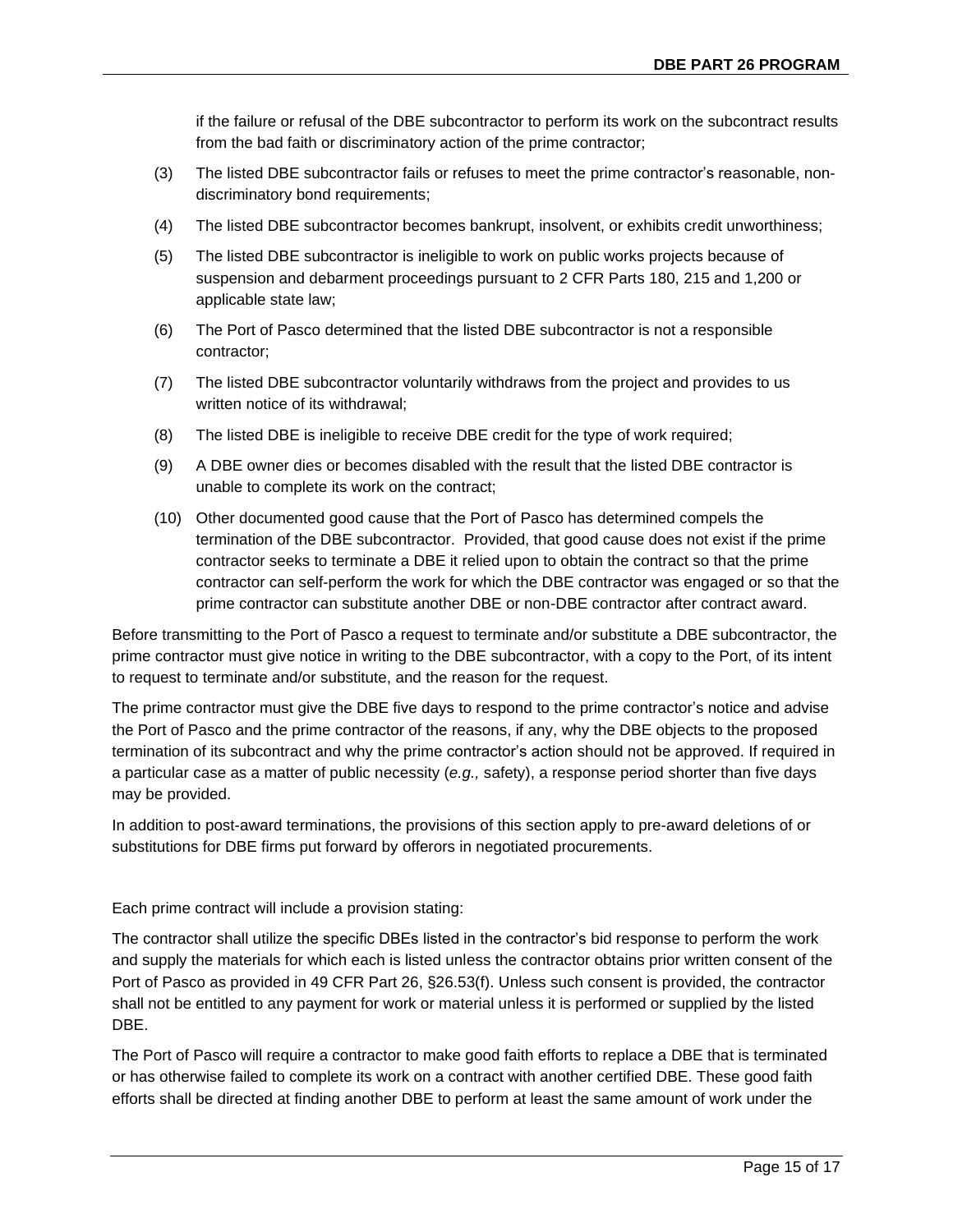contract as the DBE that was terminated, to the extent needed to meet the contract goal that was established for the procurement. The good faith efforts shall be documented by the contractor. If [Recipient] requests documentation from the contractor under this provision, the contractor shall submit the documentation within 7 days, which may be extended for an additional 7 days if necessary, at the request of the contractor. The Port of Pasco shall provide a written determination to the contractor stating whether or not good faith efforts have been demonstrated.

If the contractor fails or refuses to comply in the time specified, the contracting office/representative of the Port of Pasco may issue an order stopping all or part of payment/work until satisfactory action has been taken. If the contractor still fails to comply, the contracting officer may issue a termination for default proceeding.

# **Section 26.55 Counting DBE Participation**

DBE participation will be counted toward overall and contract goals as provided in §26.55. The participation of a DBE subcontractor will not be counted toward a contractor's final compliance with its DBE obligations on a contract until the amount being counted has been paid to the DBE.

In the case of post-award substitutions or additions, if a firm is not currently certified as a DBE in accordance with the standards of subpart D of this part at the time of the execution of the contract, the firm's participation will not be counted toward any DBE goals, except as provided for in §26.87(j).

Pursuant to Sec. 150 of the FAA Reauthorization Act of 2018, firms that exceed the business size standard in § 26.65(b) will remain eligible for DBE certification and credit on FAA-funded projects as long as they do not exceed the small business size standard, as adjusted by the United States Small Business Administration, for the NAICS code(s) in which they are certified.

# **SUBPART D – CERTIFICATION STANDARDS**

# **Section 26.61 – 26.73 Certification Process**

The Port of Pasco will rely upon the Washington State Office of Minority and Women Owned Business Enterprises (OMWBE) for certification and to determine the eligibility of firms to participate as DBEs in DOT – assisted contracts. To be certified as a DBE, a firm must meet all certification eligibility standards.

For information about the certification process or to apply for certification, firms should contact:

Sarah Erdmann (OMWBE Deputy Director) 1110 Capitol Way South, Suite 150 Olympia, WA 98501 sarahe@omwbe.wa.gov

The Uniform Certification Application form and documentation requirements are found in Attachment 10 to this program. [*The Uniform Certification Form contained in the Final Rule, 49 CFR Part 26, must be used in this attachment; see §26.83(c)(2).]*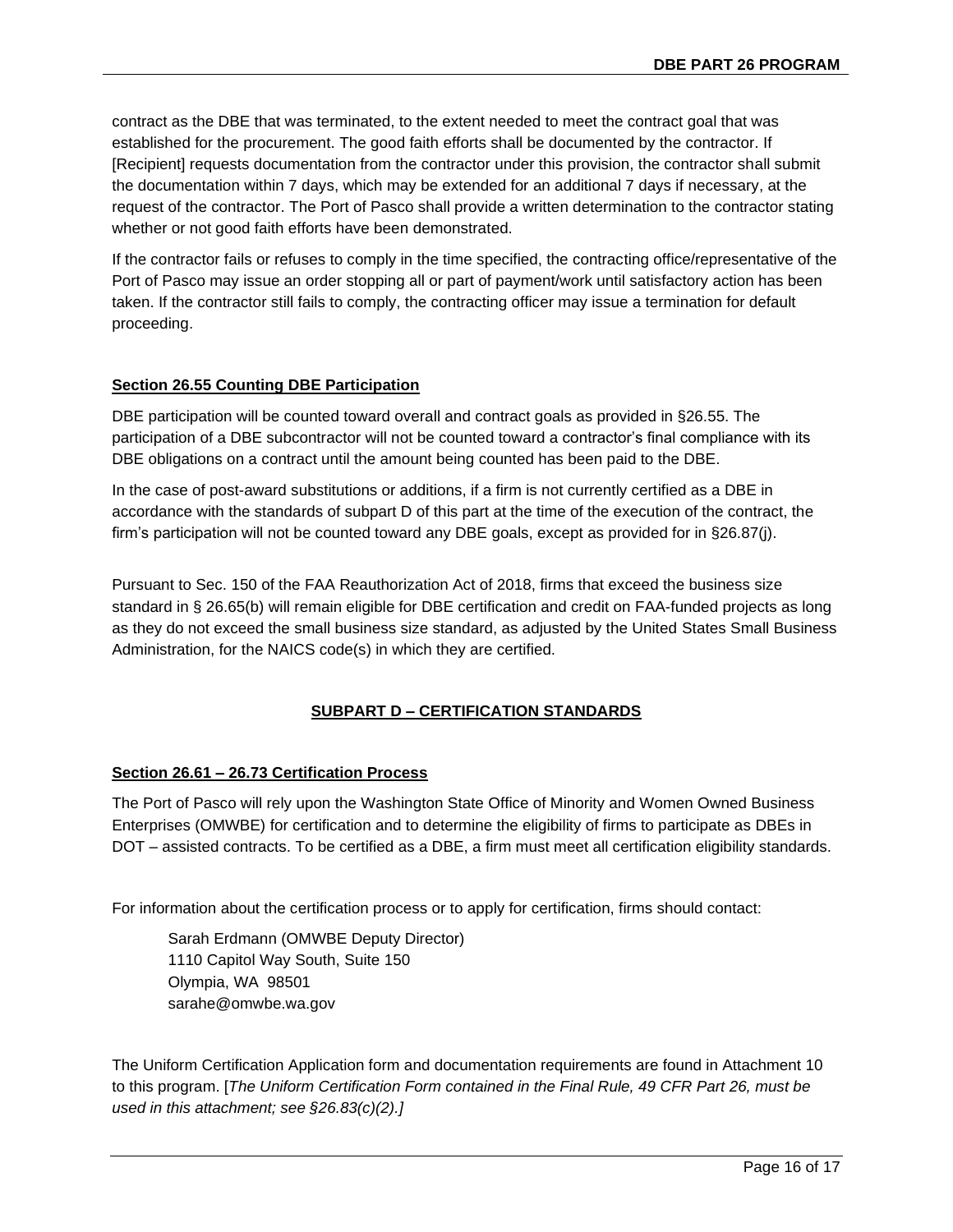# **SUBPART E – CERTIFICATION PROCEDURES**

# **Section 26.81 Unified Certification Programs**

The Port of Pasco is a member of a Unified Certification Program administered by the State of Washington. The UCP will meet the requirements of this section. A copy of the signed agreement page of the membership of the UCP between the Port of Pasco and the UCP is included in Attachment 10.

# **SUBPART F – COMPLIANCE AND ENFORCEMENT**

# **Section 26.101 Compliance Procedures Applicable to the Port of Pasco**

The Port of Pasco understands that if it fails to comply with any requirement of this part, the Port of Pasco may be subject to formal enforcement action under §26.103 or §26.105 or appropriate program sanctions by the concerned operating administration, such as the suspension or termination of Federal funds, or refusal to approve projects, grants or contracts until deficiencies are remedied. Program sanctions may include, in the case of the FHWA program, actions provided for under 23 CFR 1.36; in the case of the FAA program, actions consistent with 49 U.S.C. 47106(d), 47111(d), and 47122; and in the case of the FTA program, any actions permitted under 49 U.S.C. chapter 53 or applicable FTA program requirements.

# **Section 26.109 Information, Confidentiality, Cooperation and intimidation or retaliation**

Information that may reasonably be regarded as confidential business information, consistent with Federal, state, and local law will be safeguarded from disclosure to third parties.

Notwithstanding any provision of Federal or state law, information that may reasonably be construed as confidential business information will not be released to any third party without the written consent of the firm that submitted the information, including applications for DBE certification and supporting information.

All participants in the Department's DBE program (including, but not limited to, recipients, DBE firms and applicants for DBE certification, complainants and appellants, and contractors using DBE firms to meet contract goals) are required to cooperate fully and promptly with DOT and recipient compliance reviews, certification reviews, investigations, and other requests for information. Failure to do so shall be a ground for appropriate action against the party involved (e.g., with respect to recipients, a finding of noncompliance; with respect to DBE firms, denial of certification or removal of eligibility and/or suspension and debarment; with respect to a complainant or appellant, dismissal of the complaint or appeal; with respect to a contractor which uses DBE firms to meet goals, findings of non-responsibility for future contracts and/or suspension and debarment).

The Port of Pasco, contractor, or any other participant in the program will not intimidate, threaten, coerce, or discriminate against any individual or firm for the purpose of interfering with any right or privilege secured by this part or because the individual or firm has made a complaint, testified, assisted, or participated in any manner in an investigation, proceeding, or hearing under this part. The Port of Pasco understands that it is in noncompliance with Part 26 if it violates this prohibition.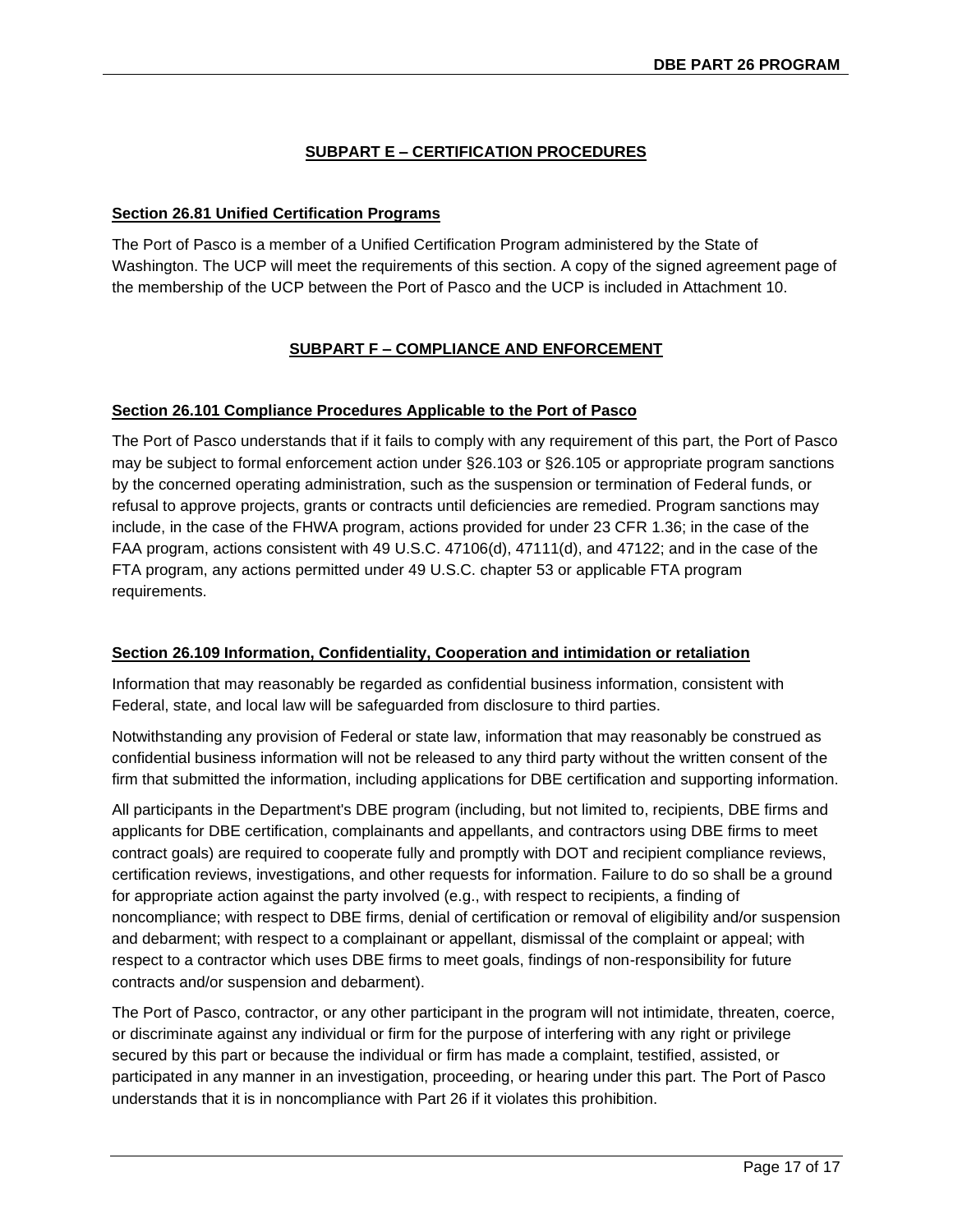Attachment 1 Organizational Chart

- Attachment 2 DBE Monitoring and Enforcement Mechanisms
- Attachment 3 Small Business Element Program
- Attachment 4 Overall Goal Calculations *"To Be Submitted Separately"*
- Attachment 5 Regulations: 49 CFR Part 26 or website link
- Attachment 6 Bidder's List Collection Form
- Attachment 7 DBE Directory or link to DBE Directory
- Attachment 8 Demonstration of Good Faith Efforts or Good Faith Effort Plan Forms 1 & 2
- Attachment 9 DBE Certification Application Form
- Attachment 10 State's UCP Agreement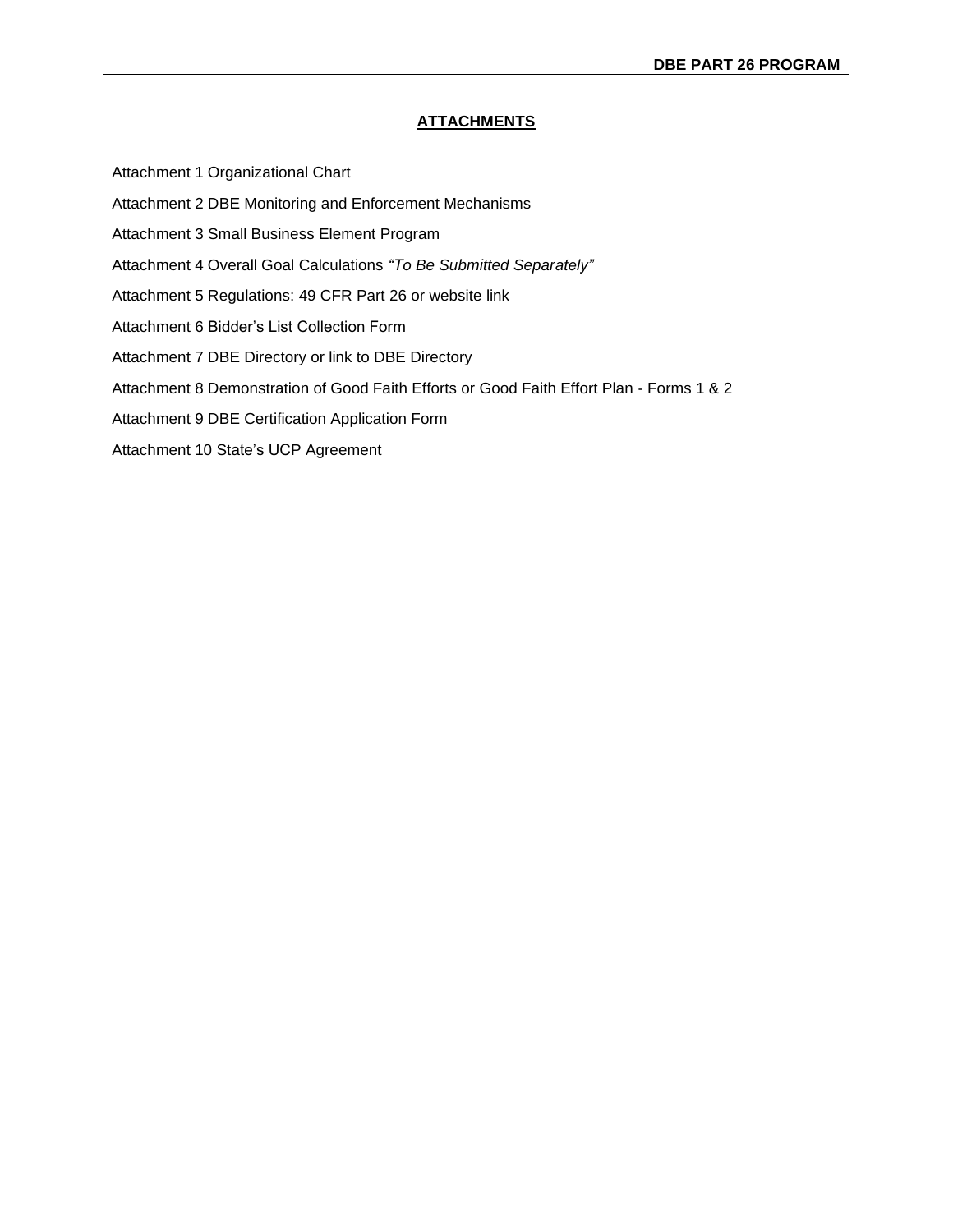# **Organizational Chart**

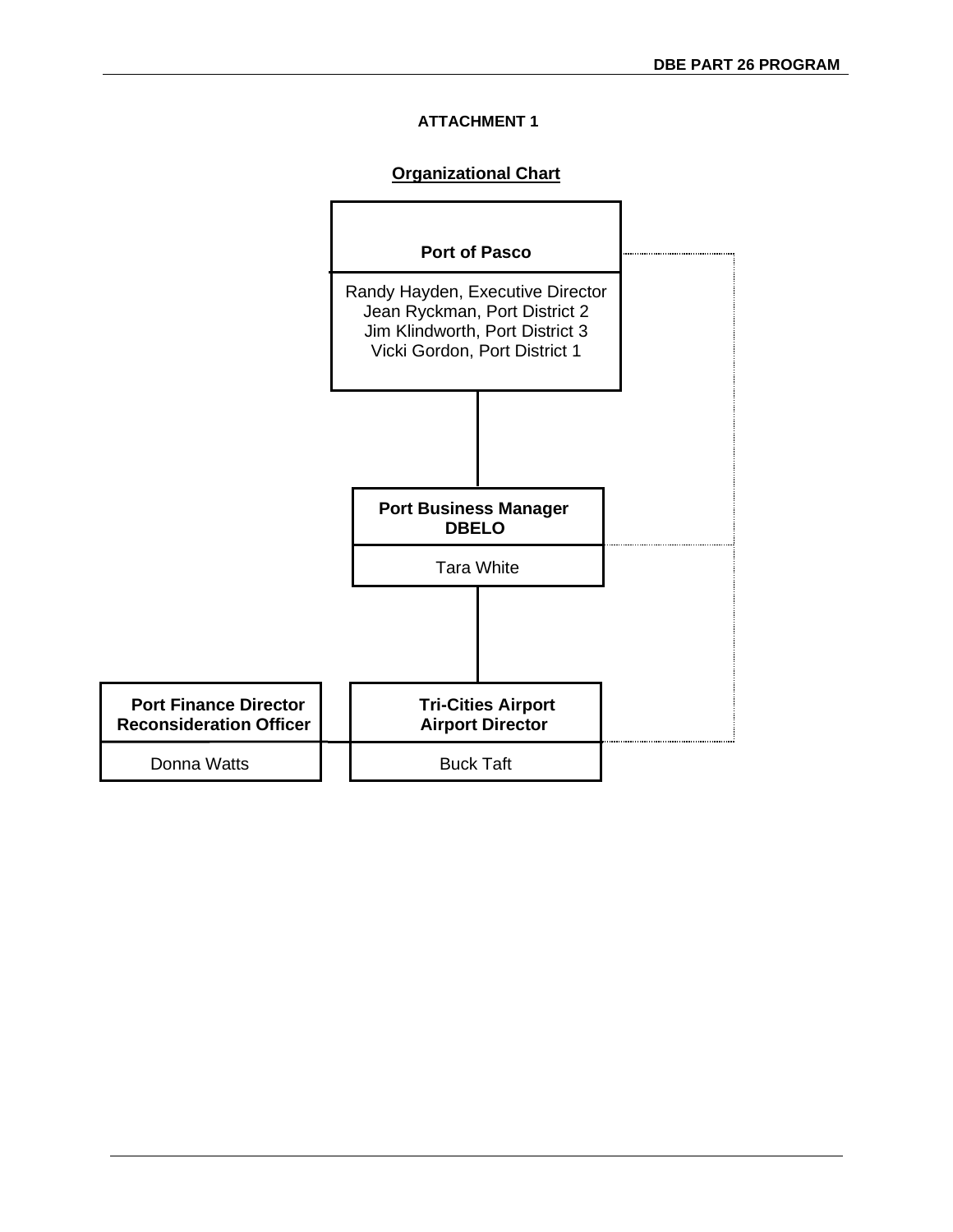# **DBE Monitoring and Enforcement Mechanisms**

The Port of Pasco has available several remedies to enforce the DBE requirements contained in its contracts, including, but not limited to, the following:

- 1. Breach of contract action, pursuant to the terms of the contract;
- 2. Breach of contract action, pursuant to the terms of RCW 39.19.090

In addition, the Federal government has available several enforcement mechanisms that it may apply to firms participating in the DBE program, including, but not limited to, the following:

- 1. Suspension or debarment proceedings pursuant to 49 CFR Part 26
- 2. Enforcement action pursuant to 49 CFR Part 31
- 3. Prosecution pursuant to 18 USC 1001.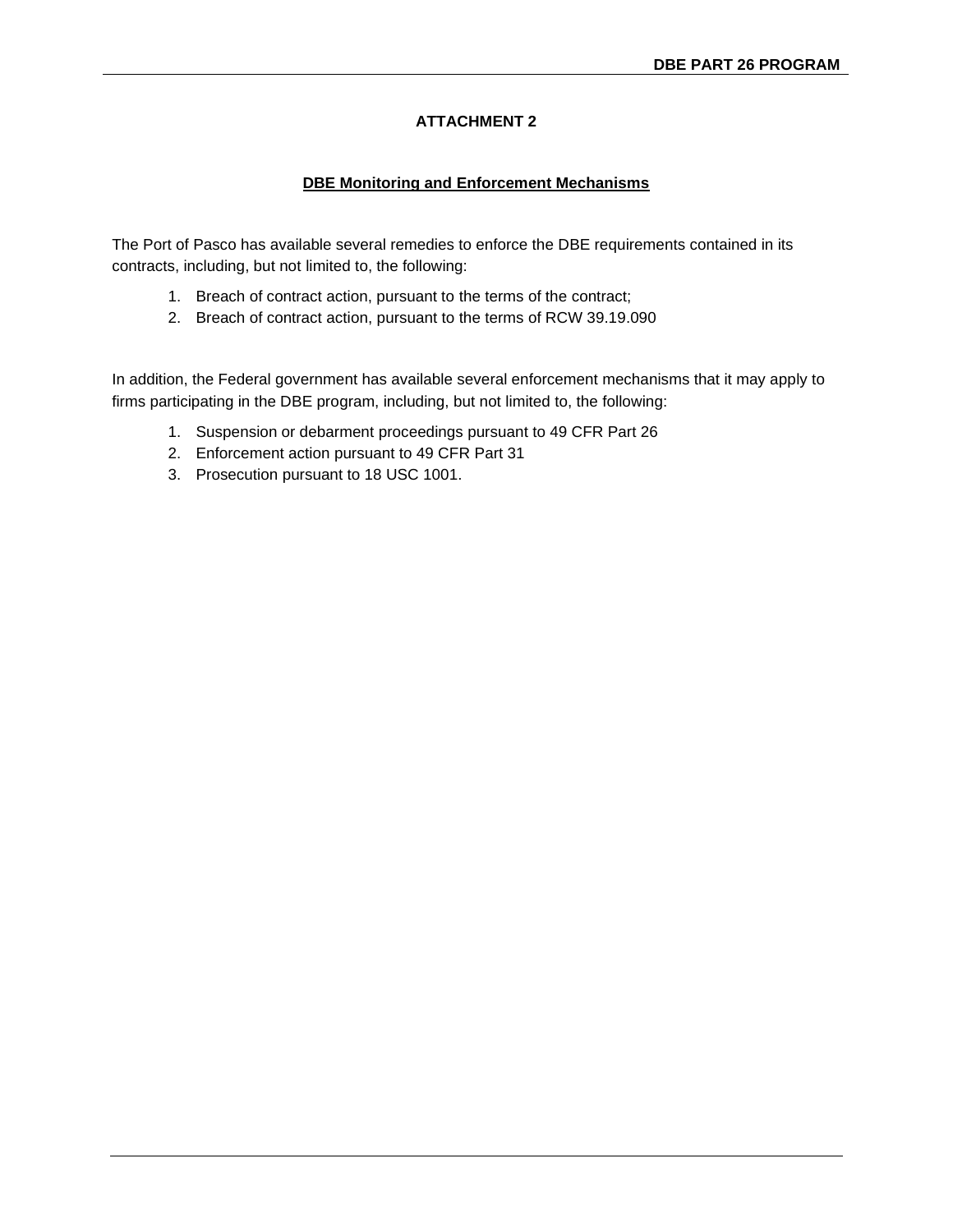# **Small Business Element**

# **The Requirement:**

On February 28, 2011, the U.S. Department of Transportation (DOT) issued a final rule amending Title 49 Code of Federal Regulations (CFR) Part 26 to include a new requirement concerning the fostering of small business opportunities. By this rule, recipients of DOT funds would be required to include a Small Business Element as a portion of their Disadvantaged Business Enterprise (DBE) Program.

# **Definition of a Small Business:**

- 1) DBE firms are eligible to be identified as a Small Business;
- 2) Size standard shall be consistent with 49 CFR 26,5 and will be no larger than the Small Business Administration's size standards.

# **Suggested Action:**

The amendment to Part 26 did not require specific actions to garner small businesses. Instead, several suggestions were identified. Suggestions included, but were not limited to:

- 3) Establishing a small business set-aside program for small contracts,
- 4) Requiring that bidders on large and multi-year design-build contracts specify elements of the contract or specific subcontracts that will be sized for small business participation,
- 5) Requiring contractors to provide subcontracting opportunities, rather than self-performing all work, on contracts without DBE goals,
- 6) Identifying alternative acquisition strategies that promote consortia and joint ventures consisting of small businesses,
- 7) Sizing a portion of all prime contracts for small businesses. That portion was suggested to be large enough that the race-neutral DBE goal could be met if the small businesses happened to be DBE's.

# **Our Response:**

The Port of Pasco is dedicated to the creation of a contracting environment that is welcoming to small businesses, including DBE's. Small businesses have long seen subcontracting opportunities on construction jobs at the Tri-Cities Airport. The structure of the local economy is such that for many trades, only small businesses are available to perform this work.

Because of our past success in the promotion of small business, our plan for a small business element of the DBE Program is to continue with the contracting practices in place at this airport.

# **Our Plan:**

Prime contracts and subcontracts are available to small businesses as a result of the Airport Improvement Program. The Port of Pasco believes that it is currently meeting the objectives of its construction contracting activities by ensuring that a reasonable number of prime contracts and subcontracts are of a size that small businesses, including DBEs, can reasonably perform. Quantities, specifications, and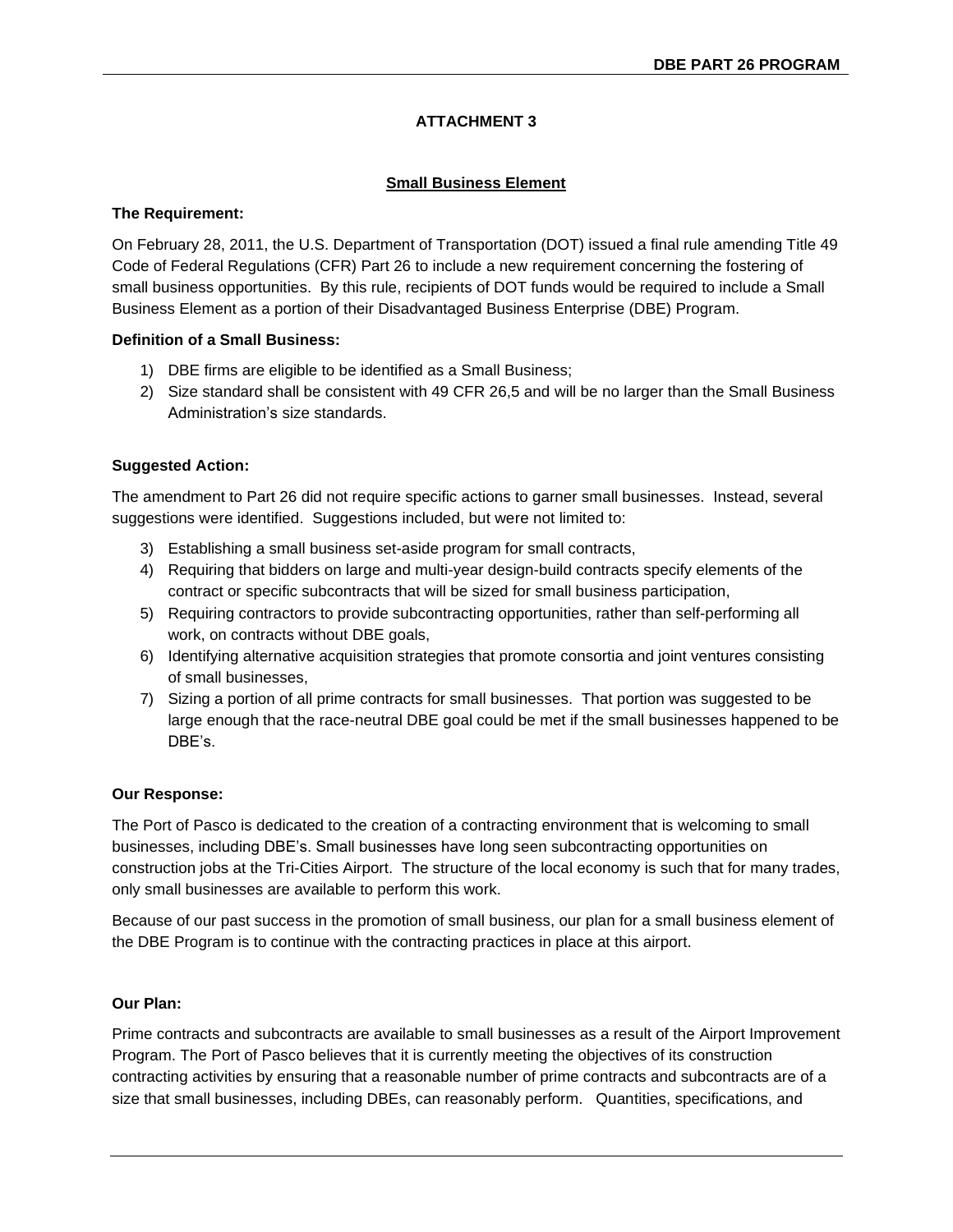delivery schedules are arranged to facilitate small business participation. All contracts are divided into multiple bid schedules and bid items to make it easier to define portions of the work to subcontract. The Port of Pasco will put into place monitoring of consultant-design projects for possible small business participation and encouraging use of small businesses in projects. The Port of Pasco seeks ways to include all available contractors in its contracts; this may include bundling or unbundling jobs or limiting the size of its contracts so that smaller businesses may be awarded contracts. In some cases, jobs usually performed by subcontractors can be performed as an unbundled contract as a prime contract, especially if the outcome of the overall project will not be effected by the unbundled contracting opportunity.

We propose, as an added requirement for this small business element, to impose upon ourselves the burden of collecting evidence that small businesses are performing work on FAA-funded construction projects.

Information on small businesses will be tracked much in the same way that DBE's are currently tracked. For FAA-funded projects, construction contract language would be modified to require subcontractors meeting the small business thresholds set by the Small Business Administration (SBA) to provide notification of their small business status. The Port would collect and maintain records showing what percentage of each project, in terms of dollars, was completed by small businesses.

# **Assurances:**

The Port of Pasco will provide the following assurances for this program:

- The program is authorized under state law;
- Certified DBE's that meet the size criteria established under the program are presumptively eligible to participate in the program;
- No geographic preferences or limitations will be imposed on any federally assisted procurement included in the program;
- There are no limits on the number of contracts awarded to firms participating in the program, but every effort will be made to avoid creating barriers to the use of new, emerging, or untired businesses; and
- Aggressive steps will be taken to encourage those minority and women owned firms that are eligible for DBE certification to become certified.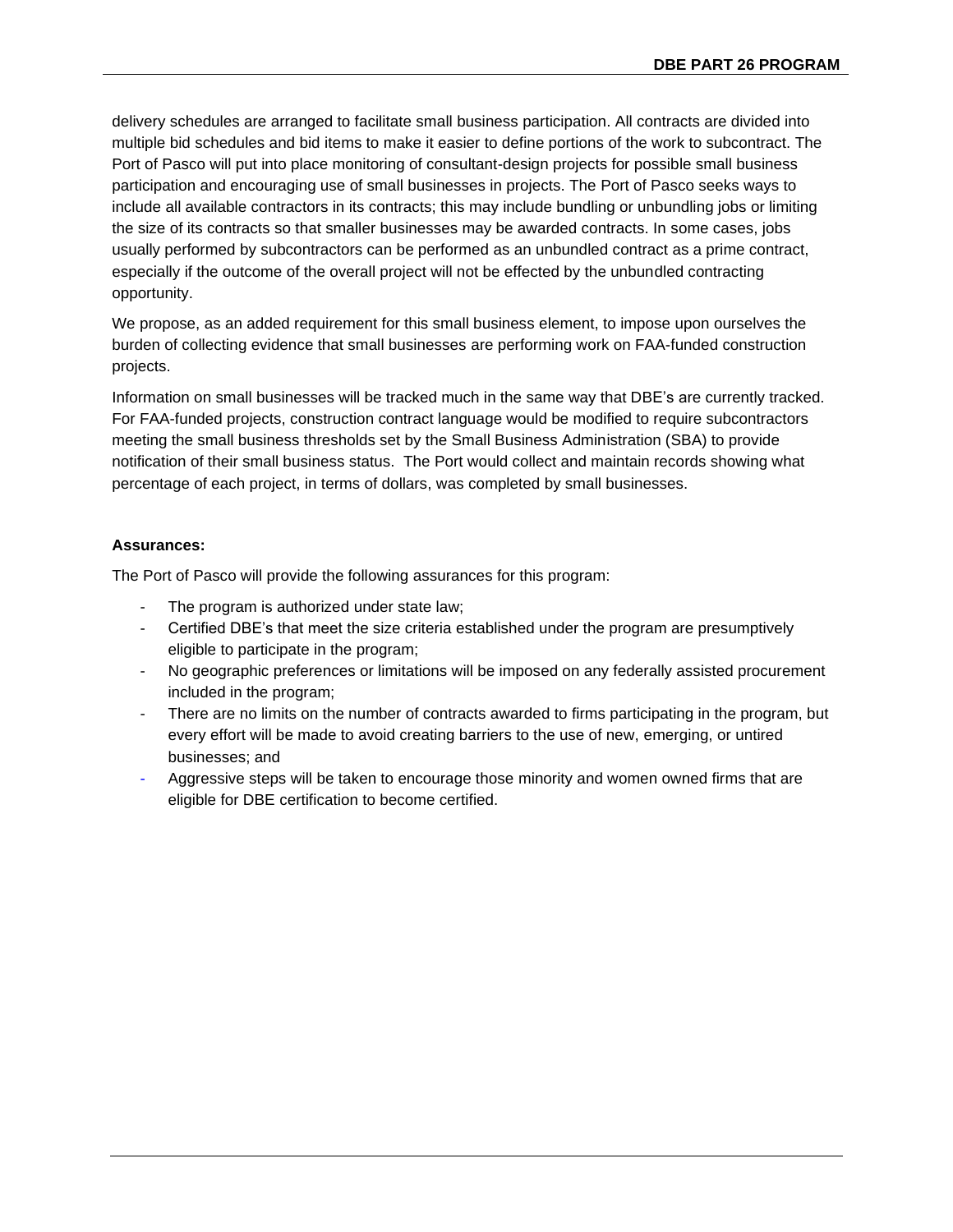# **Tri-Cities Airport DBE Overall Goals**

*(To be submitted separately)*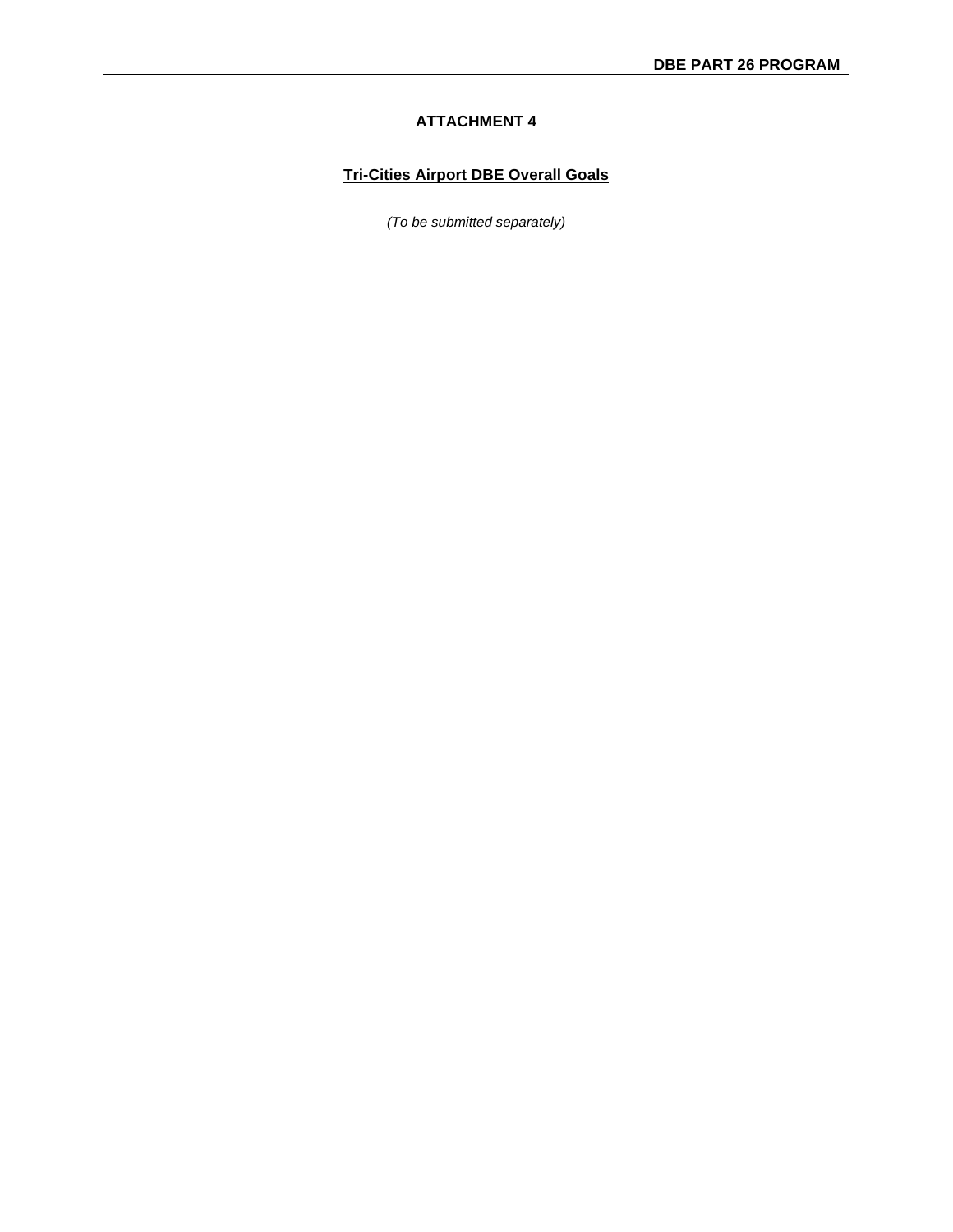# **The 49 CFR Part 26 website is:**

[http://www.ecfr.gov/cgi-bin/text](http://www.ecfr.gov/cgi-bin/text-idx?SID=a53e961ae3accec24a8640655bbdd783&node=pt49.1.26&rgn=div5)[idx?SID=a53e961ae3accec24a8640655bbdd783&node=pt49.1.26&rgn=div5](http://www.ecfr.gov/cgi-bin/text-idx?SID=a53e961ae3accec24a8640655bbdd783&node=pt49.1.26&rgn=div5)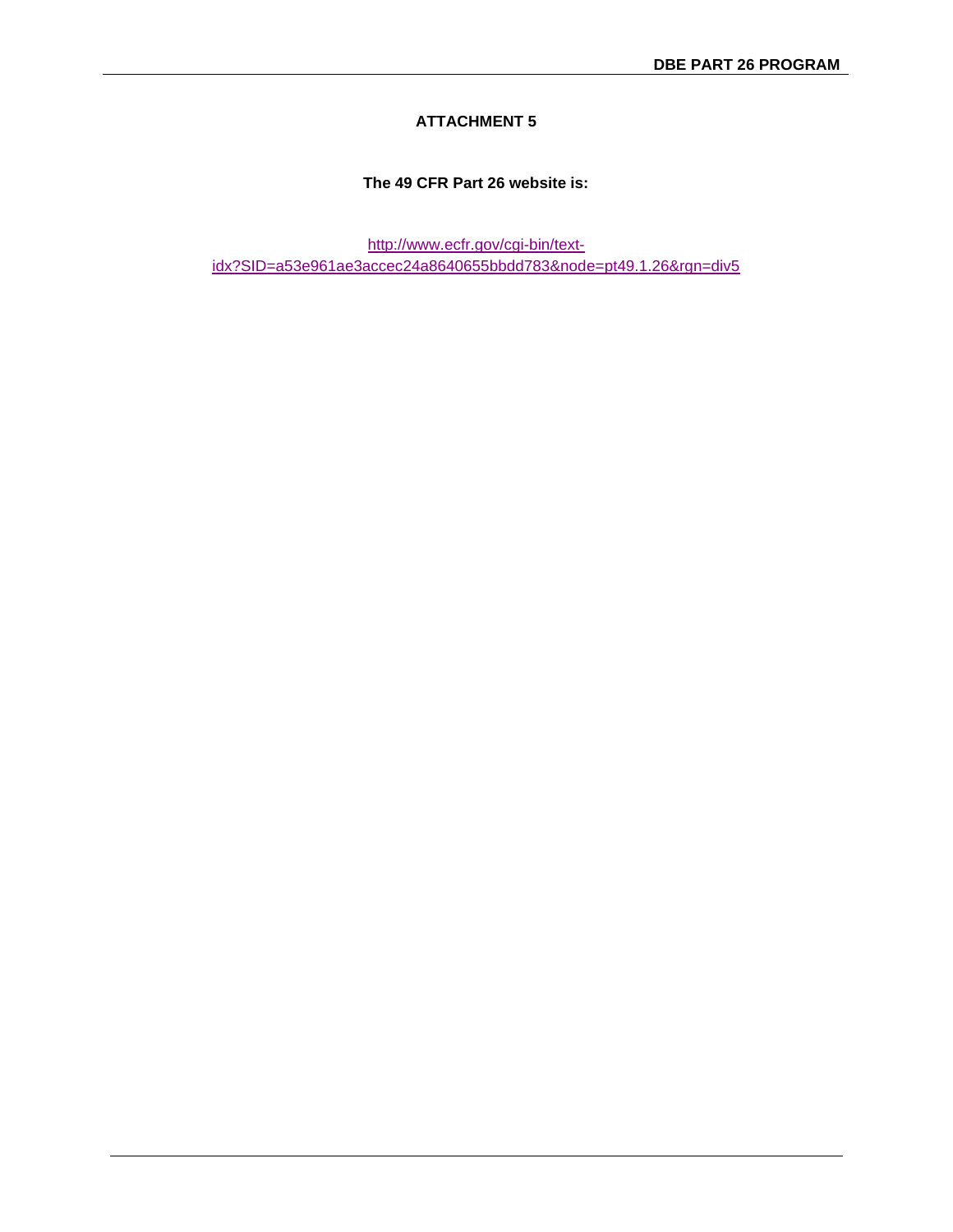# **BIDDERS LIST**

All firms bidding or quoting on subcontracts for this DOT-assisted project are listed below.

| <b>Firm Name</b> | <b>Address</b> | <b>Describe Type</b><br>of Work Firm<br><b>Performs</b> | <b>Certified</b><br><b>DBE</b><br>(Yes or<br>No) | Age of<br>Firm | GRS* |
|------------------|----------------|---------------------------------------------------------|--------------------------------------------------|----------------|------|
|                  |                |                                                         |                                                  |                |      |
|                  |                |                                                         |                                                  |                |      |
|                  |                |                                                         |                                                  |                |      |
|                  |                |                                                         |                                                  |                |      |
|                  |                |                                                         |                                                  |                |      |
|                  |                |                                                         |                                                  |                |      |
|                  |                |                                                         |                                                  |                |      |
|                  |                |                                                         |                                                  |                |      |

Note: This form is not necessary if the recipient establishes a bidders list using another methodology (e.g., statistically sound survey of firms, widely disseminated request of firms to report information to the recipient, etc.) as defined in the recipient's DBE plan.

\*GRS – Annual Gross Receipts

Enter 1 for less than \$1 million Enter 2 for more than \$1 million, less than \$5 million Enter 3 for more than \$5 million, less than \$10 million Enter 4 for more than \$10 million, less than \$15 million Enter 5 for more than \$15 million.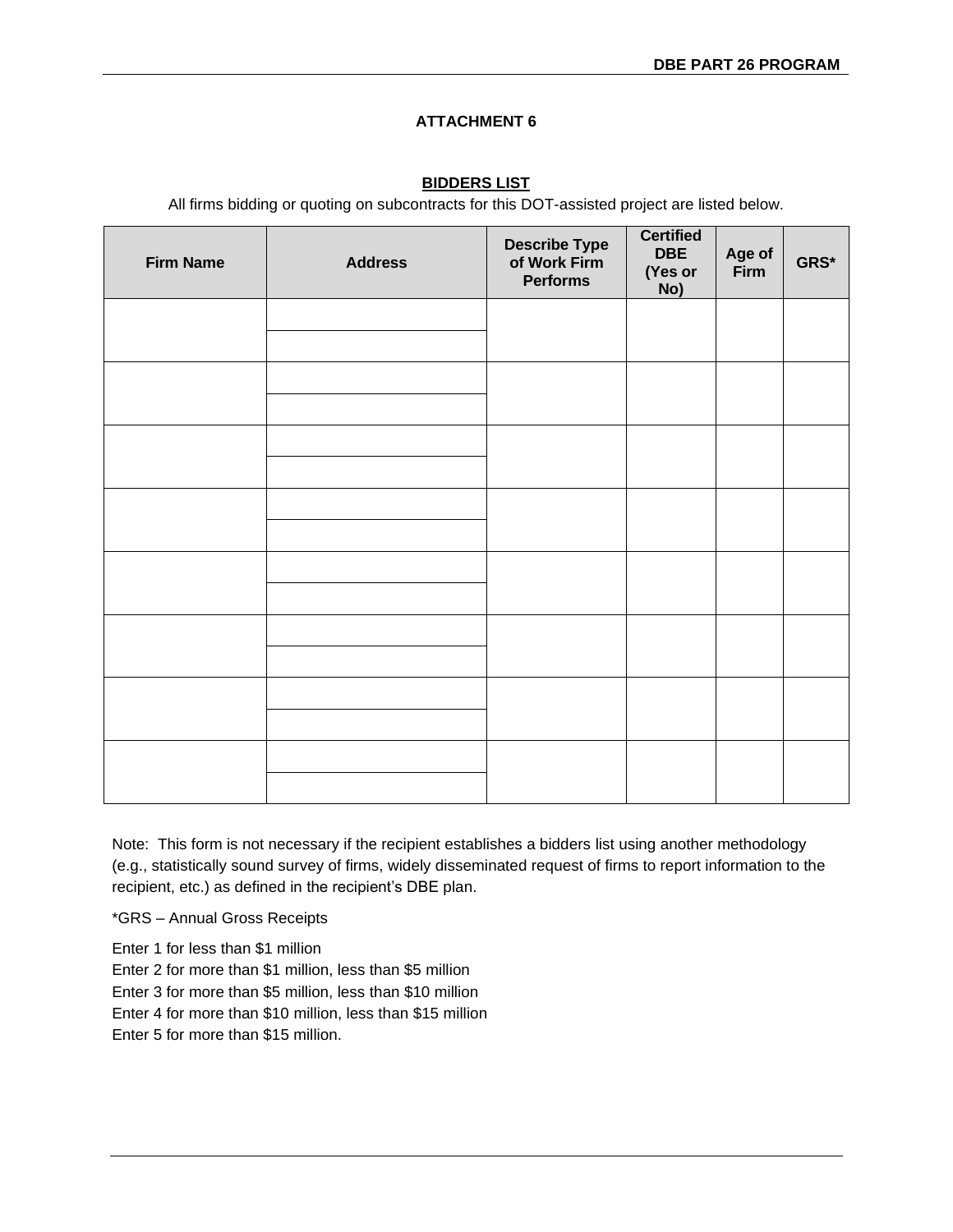# **The State of Washington DBE Directory is found at:**

<https://omwbe.diversitycompliance.com/>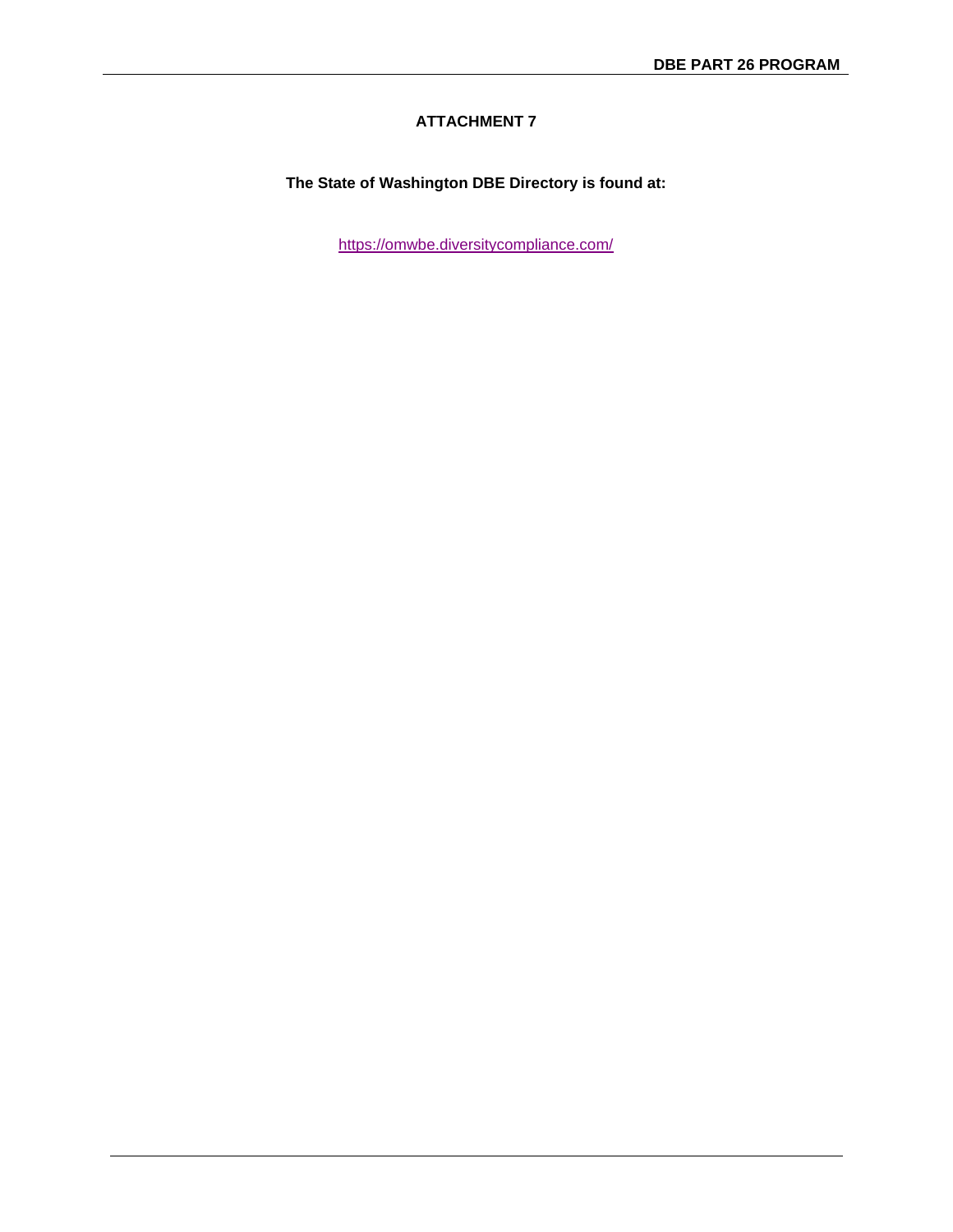### **Demonstration of Good Faith Efforts - Forms 1 & 2**

[*Forms 1 and 2 should be provided as part of the solicitation documents*.]

### **FORM 1: DISADVANTAGED BUSINESS ENTERPRISE (DBE) UTILIZATION**

The undersigned bidder/offeror has satisfied the requirements of the bid specification in the following manner (please check the appropriate space):

\_\_\_ The bidder/offeror is committed to a minimum of \_\_\_% DBE utilization on this contract.

\_\_\_ The bidder/offeror (if unable to meet the DBE goal of \_\_\_%) is committed to a minimum of \_\_% DBE utilization on this contract and should submit documentation demonstrating good faith efforts.

State Registration No.

By \_\_\_\_\_\_\_\_\_\_\_\_\_\_\_\_\_\_\_\_\_\_\_\_\_\_\_\_\_\_\_\_ \_\_\_\_\_\_\_\_\_\_\_\_\_\_\_\_\_\_\_\_\_\_\_\_\_\_

(Signature) Title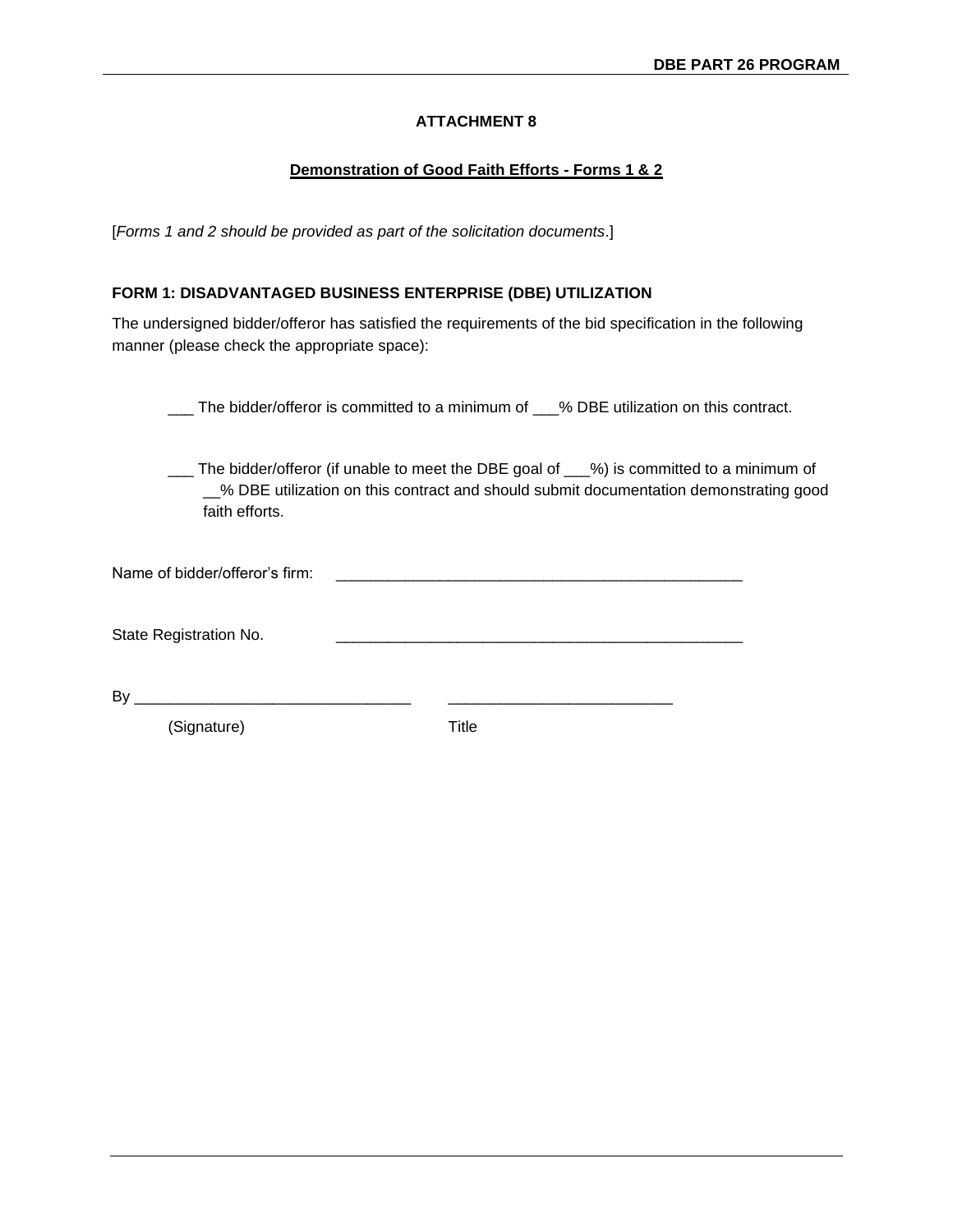# **LETTER OF INTENT FOR DBE PARTICIPATION**

| Description of work to be performed by DBE firm:                                                                                                                                                                  |                                                                                  |  |
|-------------------------------------------------------------------------------------------------------------------------------------------------------------------------------------------------------------------|----------------------------------------------------------------------------------|--|
| Bidder intends to utilize the above-named Disadvantaged firm for the work described above. The estimated<br>amount of work is valued at \$<br>the successful bidder, the Letter of Intent shall be null and void. |                                                                                  |  |
|                                                                                                                                                                                                                   |                                                                                  |  |
|                                                                                                                                                                                                                   | City: __________________________State: _____________ Zip: ______________________ |  |
|                                                                                                                                                                                                                   |                                                                                  |  |
|                                                                                                                                                                                                                   |                                                                                  |  |
| Description of work to be performed by DBE firm:                                                                                                                                                                  |                                                                                  |  |
|                                                                                                                                                                                                                   |                                                                                  |  |
| Bidder intends to utilize the above-named Disadvantaged firm for the work described above. The estimated<br>amount of work is valued at \$                                                                        | If the above-named bidder is not determined to be                                |  |
| the successful bidder, the Letter of Intent shall be null and void.                                                                                                                                               |                                                                                  |  |

*NOTE: Use additional sheets if needed.*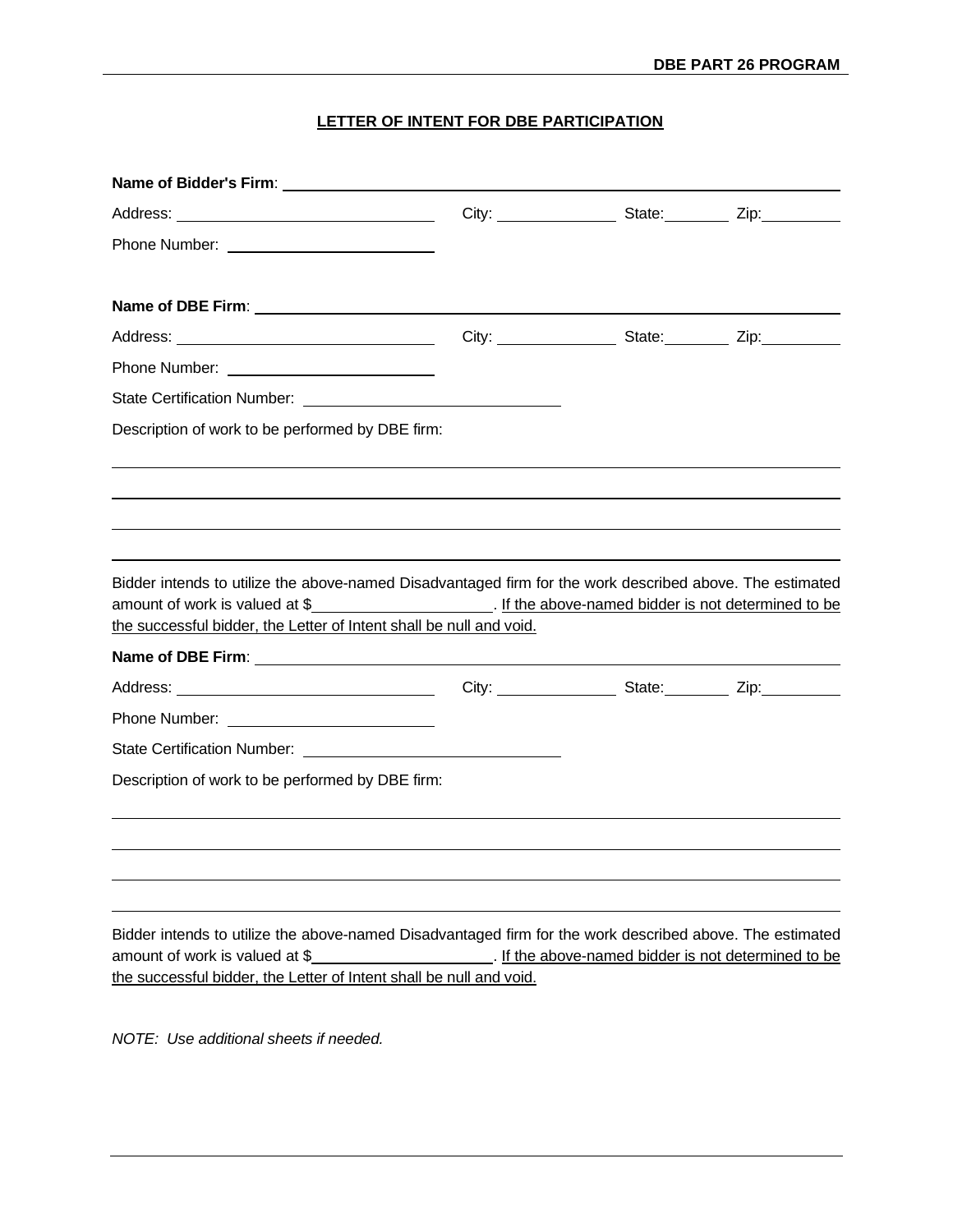**The State of Washington Federal DBE Certification Application is found at:**

<https://omwbe.wa.gov/certification/federal-certification>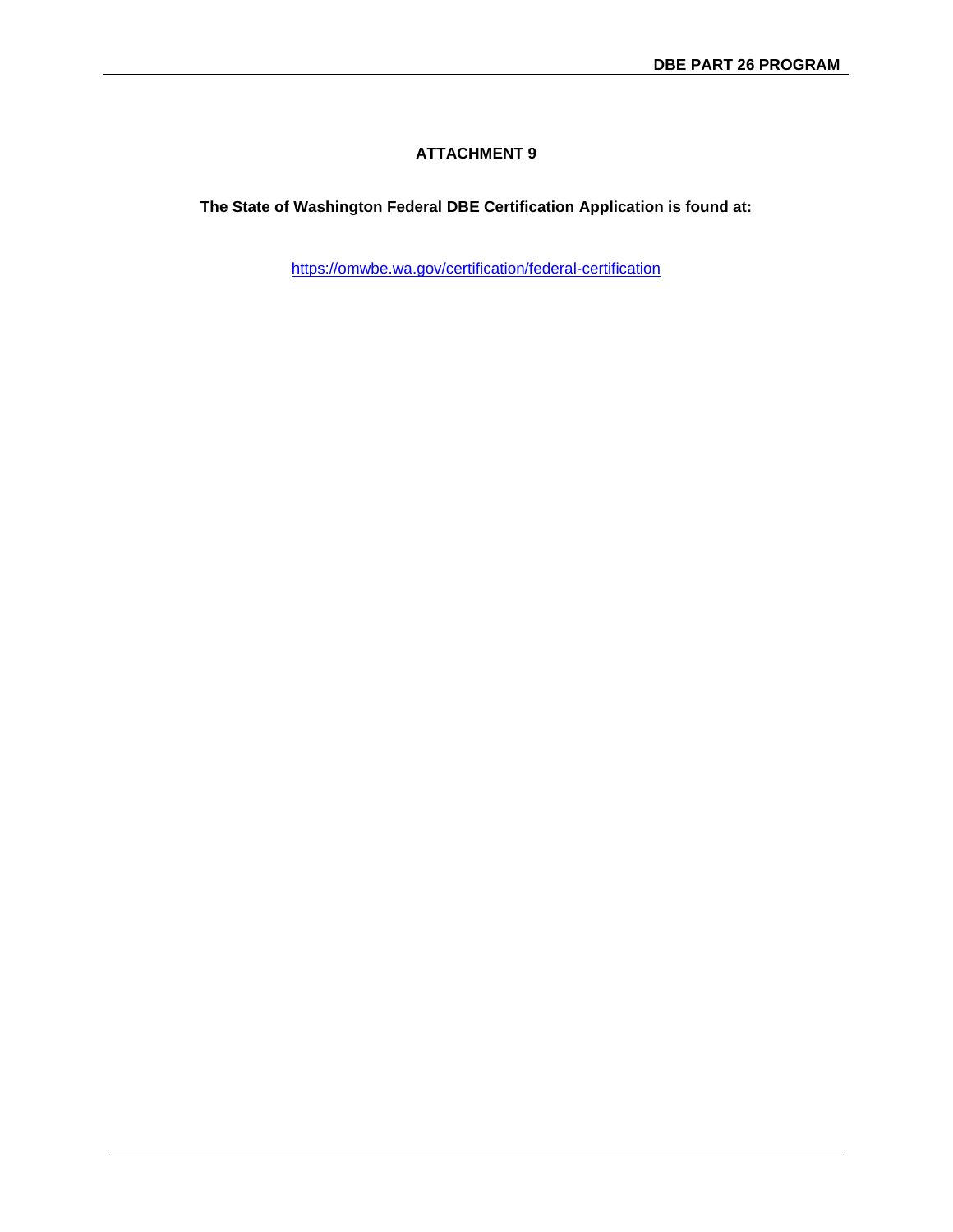# **State's UCP Agreement**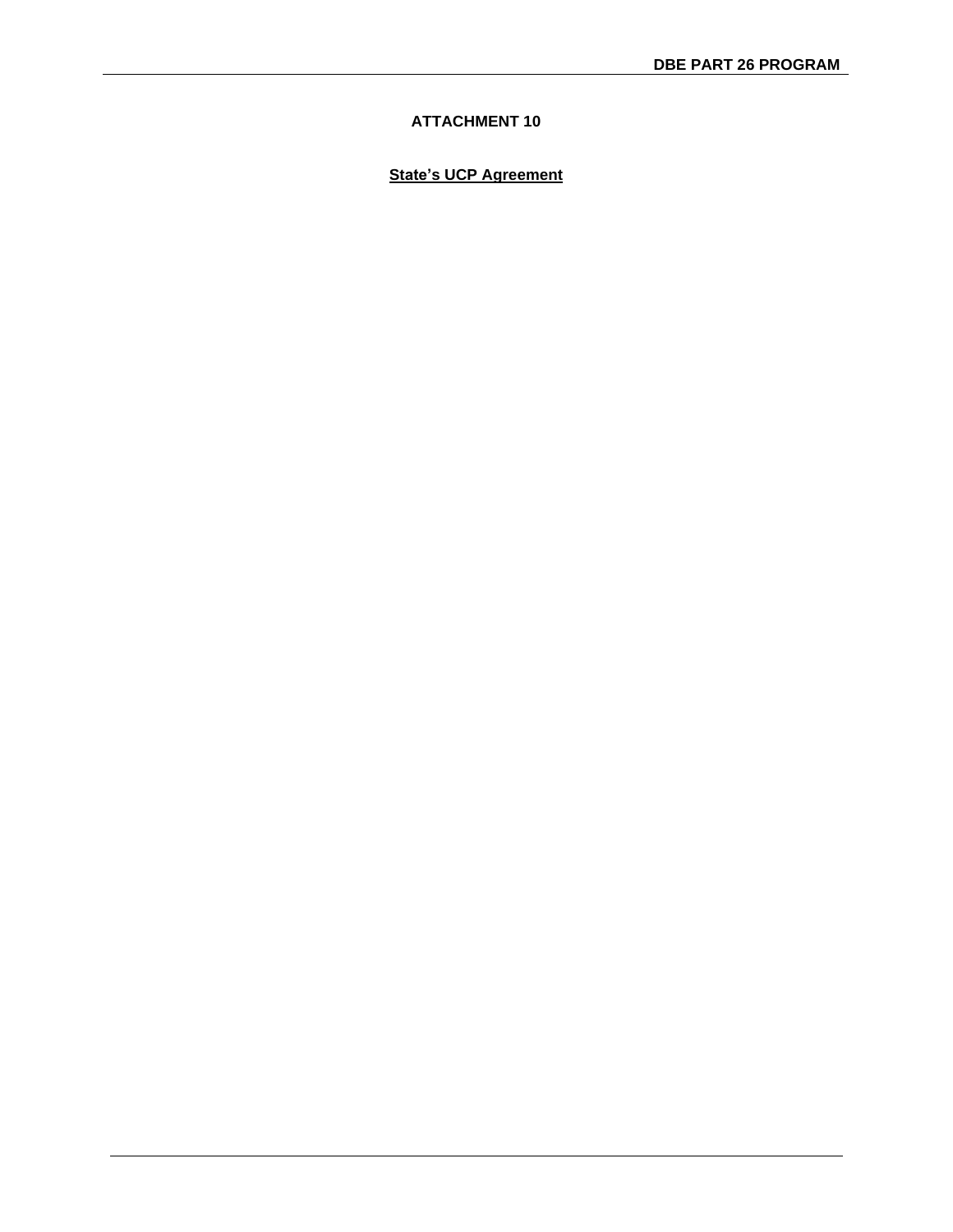# **ACCEPTED:**

**STATE OF WASHINGTON** Office of Minority & Women's Business Enterprises

 $By$ <sub>--</sub>

Dated:

Juan Huey-Ray Acting Director

THE UNDERSIGNED representative of the following modal of the U.S. Department of Transportation in the State of Washington\* has reviewed the foregoing Memorandum and hereby concurs:

**U.S. DEPARTMENT OF TRANSPORTATION** 

Federal Highway Administration **Washington Division** 

 $By$ <sub>------</sub>

Daniel Mathis, Division Administrator

DATED: The contract of the contract of the contract of the contract of the contract of the contract of the contract of the contract of the contract of the contract of the contract of the contract of the contract of the con

**City of Davenport Airport** 

By Charles & Johnston

DATED:  $\frac{6}{463}$ 

• Representatives of the Federal Transit Authority and Federal Aviation Administration in the State of Washington are unable to review and comment.